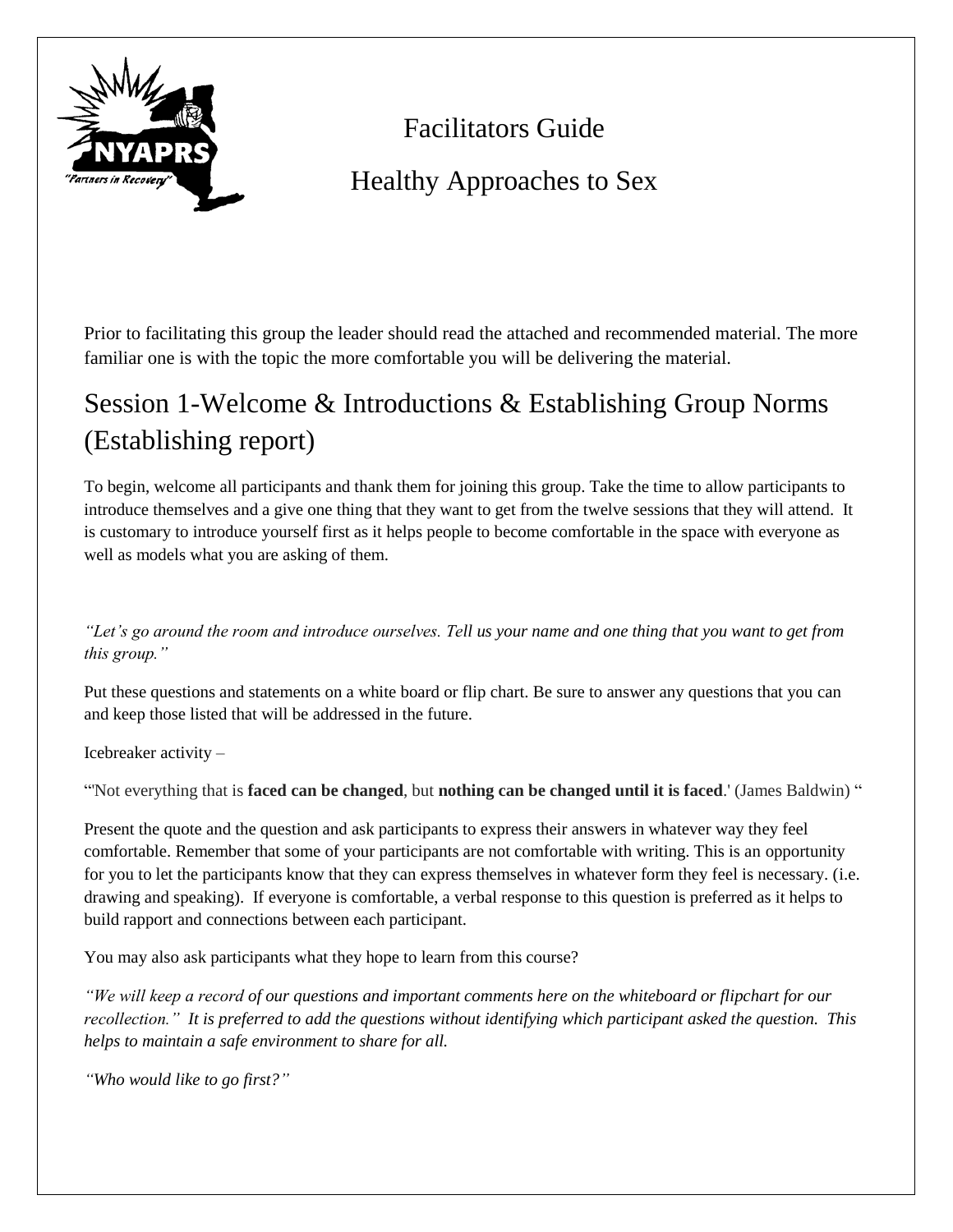Tell a little about yourself and your experiences facilitating groups and why you want to facilitate this particular group.

Tell the participants that this is a sensitive topic and should be handled maturely. While it is ok to have fun while talking about the subject, you do not want to make fun of others, or laugh at their expense.

*"We will be discussing some topics that are sensitive and even some things that you do not agree with. We understand this but this is a space of safety where everyone, whether we agree with them or not, is treated with the utmost respect. We will treat everyone with kindness and respect. That means no taunting, laughing at other's expense or making negative comments about one another. As human beings we recognize that the path to recovery and wellness leads to overall happiness. We reap what we sow. Be kind to others… accept others… and understand that everyone has the right to live as they choose. It is our job, for our happiness and theirs, to be kind and respectful to one another and by doing this, we accept everyone as they are. Our responsibility in this course is to listen, to learn, to ask questions and to do all of that very respectfully. Everyone here is afforded the dignity to live their life as they choose. We emphasis this because this course will bring up things that you may find uncomfortable or that you just disagree with. When creating a comfortable space for people to share, we ACCEPT EVERYONE."*

*"Let's review this topic and come up with a list of ground rules that we think are important to create so that we create and maintain a safe environment where all people can participate in."*

You will lead this activity and synthesis all of the information that the participants give to create a list of ground rules for the course. You can also decide to create group norms or group expectations if that is more comfortable than rules.

The ground rules that are available in your attachments are to be reviewed with the participants. Allow for adjustments' based on group dynamics.

These are some questions to ask the group as you explore people's feelings, thoughts, and curiosity for this topic. As you facilitate these questions, remember to assist the members in speaking with each other so that mutual aid can begin and supportive relationships can form.

*"How do you feel about this topic?"*

*"What are your general thoughts on this topic?"*

*"What have you experienced that gives you information on this topic?"*

*"Do you think there is more that you should learn about this subject?"*

*"Who can you go to for more information?"*

*"What is your goal in this subject area?"*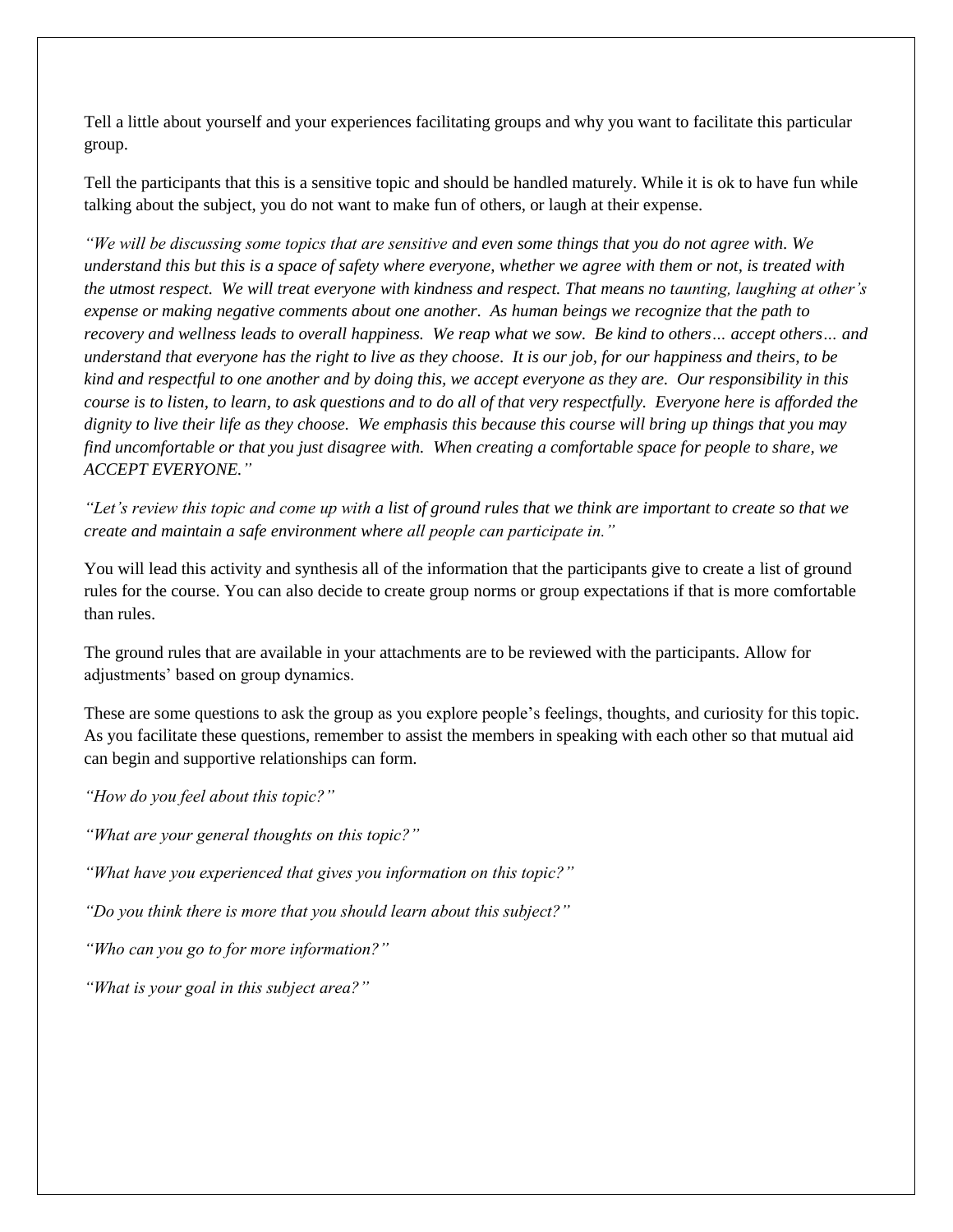## Session 2-The language

Your tone and passion for the group will help set the tone. Go ahead and create a positive anchor with all of the participants. You can do this by being present in the room before the group starts and saying hello to each person. By doing this, participants will see your pride and eagerness to facilitate the group. It will also provide an opportunity for people to ask you questions. You can support them by encouraging them to share the question when the group begins, or depending on the situation, of course, answer as you see fit.

"Good morning, everyone. How are you today?"

This will give you the chance to see each person and gauge whether they are emotionally ok and whether there are small things that you may need to address. For example, someone may have missed the first group and need to be brought up to speed.

Take the time to welcome everyone.

*"Welcome everyone. I am glad to be with you again and I am thankful to you all for participating.* 

Review the rules or standards that your group has established. Remind everyone that this is a safe learning space and a place where they can ask any questions. Remind the group that it is each of our responsibilities to keep this a safe place for learning and for sharing. It can be a difficult topic for some and we are all here to support one another. The responsibility for this is ours.

*"Good morning/afternoon. We are going to take the time to review our rules/standards. Remember that these are in place to keep us all safe."*

After you've revisited this topic, ask for questions or feedback.

*"Ok are there any questions or remarks before we move on to the next activity?"*

Allow for time to address this possibility, if there are no questions or remarks move on to vocabulary.

*The words that we use to refer to the human anatomy can make a conversation fruitful or embarrassing to our listener. We want to only use words that are accurate and help us identify the nature of the comments or questions in this course."*

*"It is not our intention to teach you the various body parts. However, throughout this course we should all feel free to discuss sex and anatomy and we ask that we all use the proper terms as we have those conversations."*

Introduce vocabulary words.

*"These are the words we will use to describe female anatomy:"( see slides)*

*"These are the words that we will use to describe male anatomy:"* (*see slides*)

*"There are terms that you may have heard at home or in the community, but in this group we are only using those listed here."*

Stop here to address questions and concerns.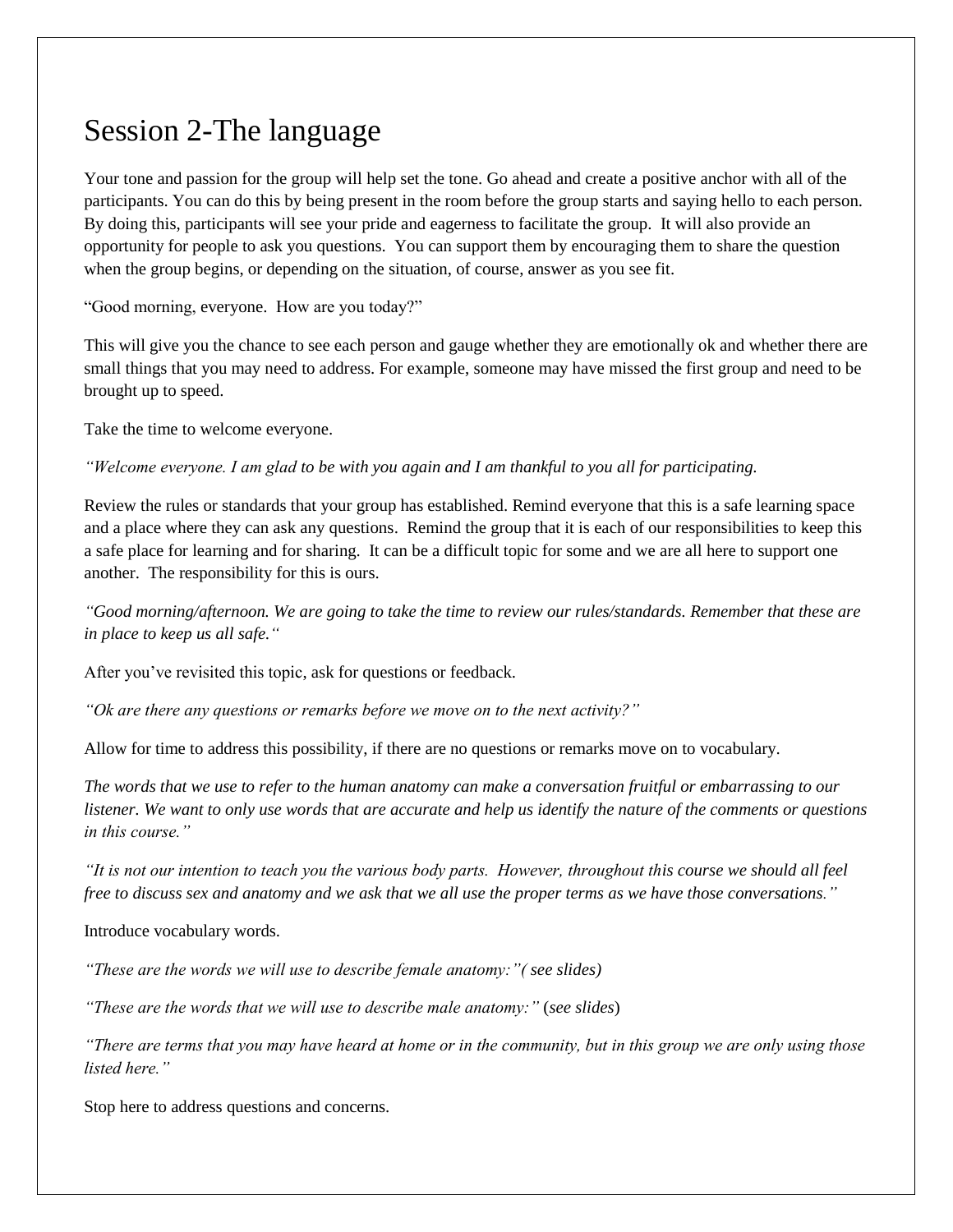Parking Lot Questions: Parking lot questions are questions that you do not readily have an answer for. You use this to keep track of what will be researched so that the group never has a question unanswered. That being said, remember that Group Work is not just teaching information, providing facts, or answering questions. Group Work happens when every person is involved and participating. YOU, the facilitator are not the expert, and we value the knowledge and experience of everyone in the room. Group Work happens when you ask people in the room for their opinions, what do they think this means? Does anyone have experience that you are interested in sharing about this particular question?

Create a "parking lot" page. This is a sheet of paper that you will record any questions that you do not readily have an answer for.

Place your paper where everyone can see it and watch as the questions are added and answered.

This will go far in generating trust and respect from your group. They will see that you follow up and are not afraid to say that you do not know everything. Again, remember to ask them too as we value their knowledge.

"We've reviewed a lot of information today. I know this can be a bit overwhelming. First, just know that we do not need to know everything that we just covered. You have the handouts so you can review this on your own time and return to the group with questions or concerns."

Additional Questions:

*"How do you feel about this topic?"*

*"What are your general thoughts on this topic?"*

*"What have you experienced that gives you information on this topic?"*

*"Do you think there is more that you should learn about this subject?"*

*"Who can you go to for more information?"*

*"What is your goal in this subject area?"*

Thank your participants and remind them of the next class.

Tell them what to expect the next time you meet.

*"In next week's group will be covering intimacy. Think about what that means to you for next time."*

"Great job everyone see you next time"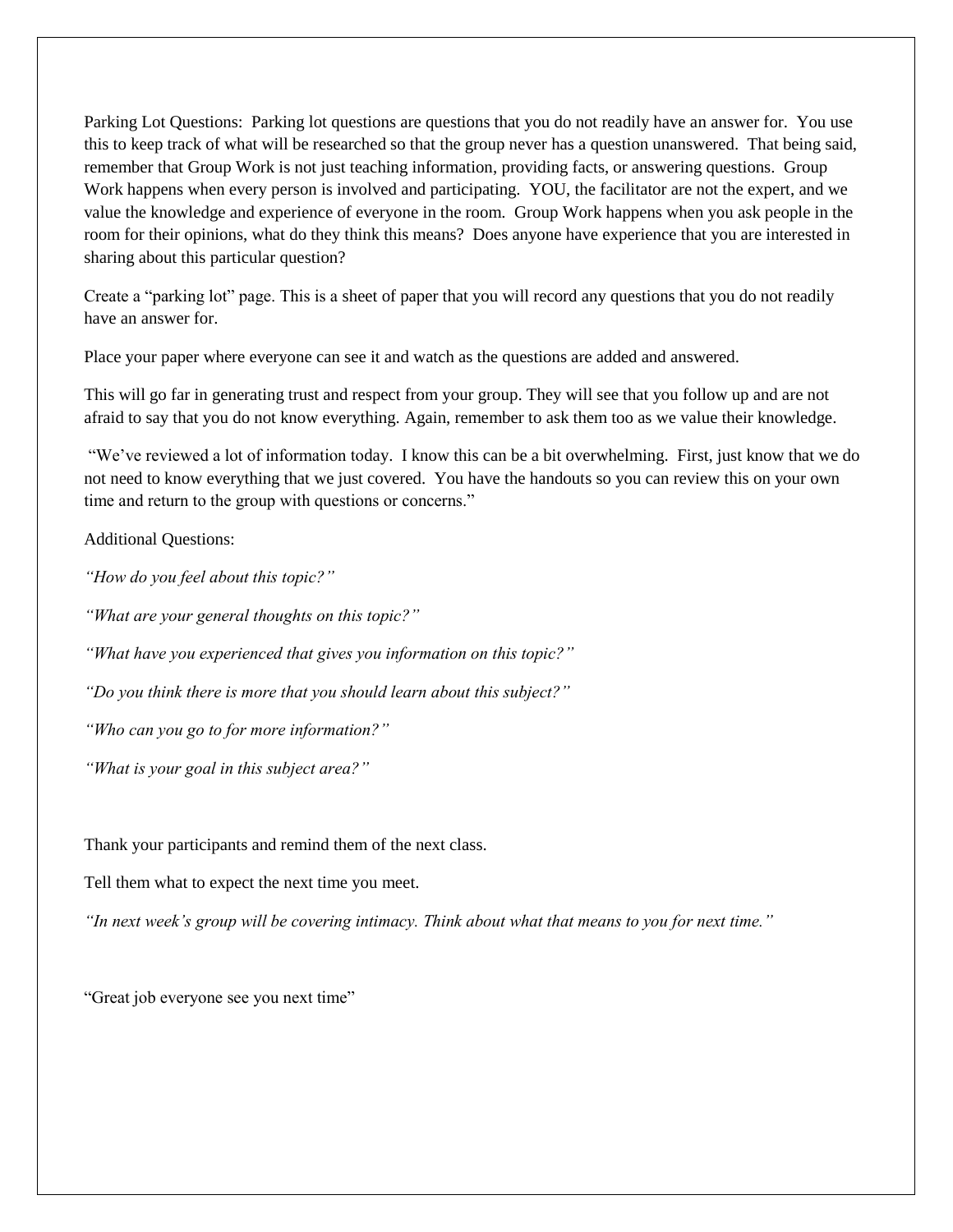## *Session 3-Toxic Relationships*

*Greet your participants "Welcome everyone!" Now is a good time to address parking lot questions. "Today's topic is Toxic Relationships and how to avoid them." Introduce the first activity. "We will begin with a brief discussion on what things are toxic. We are going to make a list as we work" Introductory conversation: Open a conversation about things that are unhealthy. Explore what they think 'toxic relationships' means. Then explore with them some examples of behaviors that make a relationship toxic. Finally, ask, why are toxic relationships unhealthy for us?*

*Review with the group the slides on Signs that a Partner is Abusive.*

*How do you think one feels when they have a partner that is toxic? Have you ever known anyone who was in that kind of relationship?*

*Additional Group Questions:*

*"How do you feel about this topic?"*

*"What are your general thoughts on this topic?"*

*"What have you experienced that gives you information on this topic?"*

*"Do you think there is more that you should learn about this subject?"*

*"Who can you go to for more information?"*

*"What is your goal in this subject area?"*

*"These things that you have mentioned are all problems for our health. That is why we want to avoid them we are looking forward to do the work it takes to maintain healthy relationships."*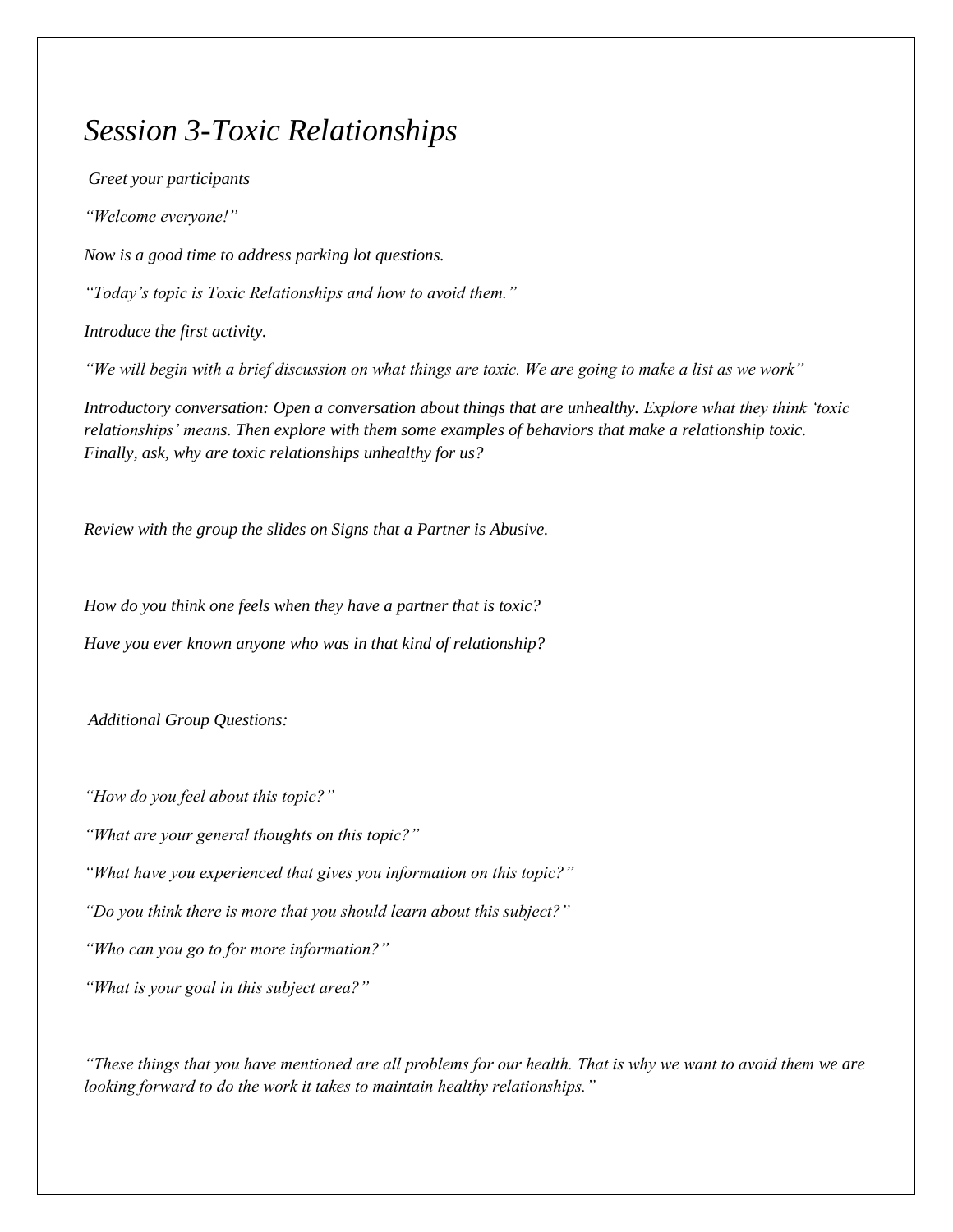## *Session 4-Intimacy*

*Greet your participants. Reflect on previous lesson. "Last week we talked about ….Today we are going to explore Intimacy in a relationship." Now is a good time to address parking lot questions. "Let's each share one thing that was important from our last meeting on 'Toxic Relationships'. Introduce your new activity. "Today folks we will discuss intimacy. What is intimacy? Who can I be intimate with? Why would you want to be intimate with someone? And "Am I capable of being intimate?" "Welcome back everyone, this week's topic is intimacy. Let's all say a few words about what we believe Intimacy means to each of us." Give participant time and encourage them to speak freely. Be ready to assist them with words/vocabulary for the things that are trying to relate. They can tell a story or give examples of people who are in intimate relationships. Additional Group Questions: "How do you feel about this topic?" "What are your general thoughts on this topic?" "What have you experienced that gives you information on this topic?" "Do you think there is more that you should learn about this subject?" "Who can you go to for more information?" "What is your goal in this subject area?"*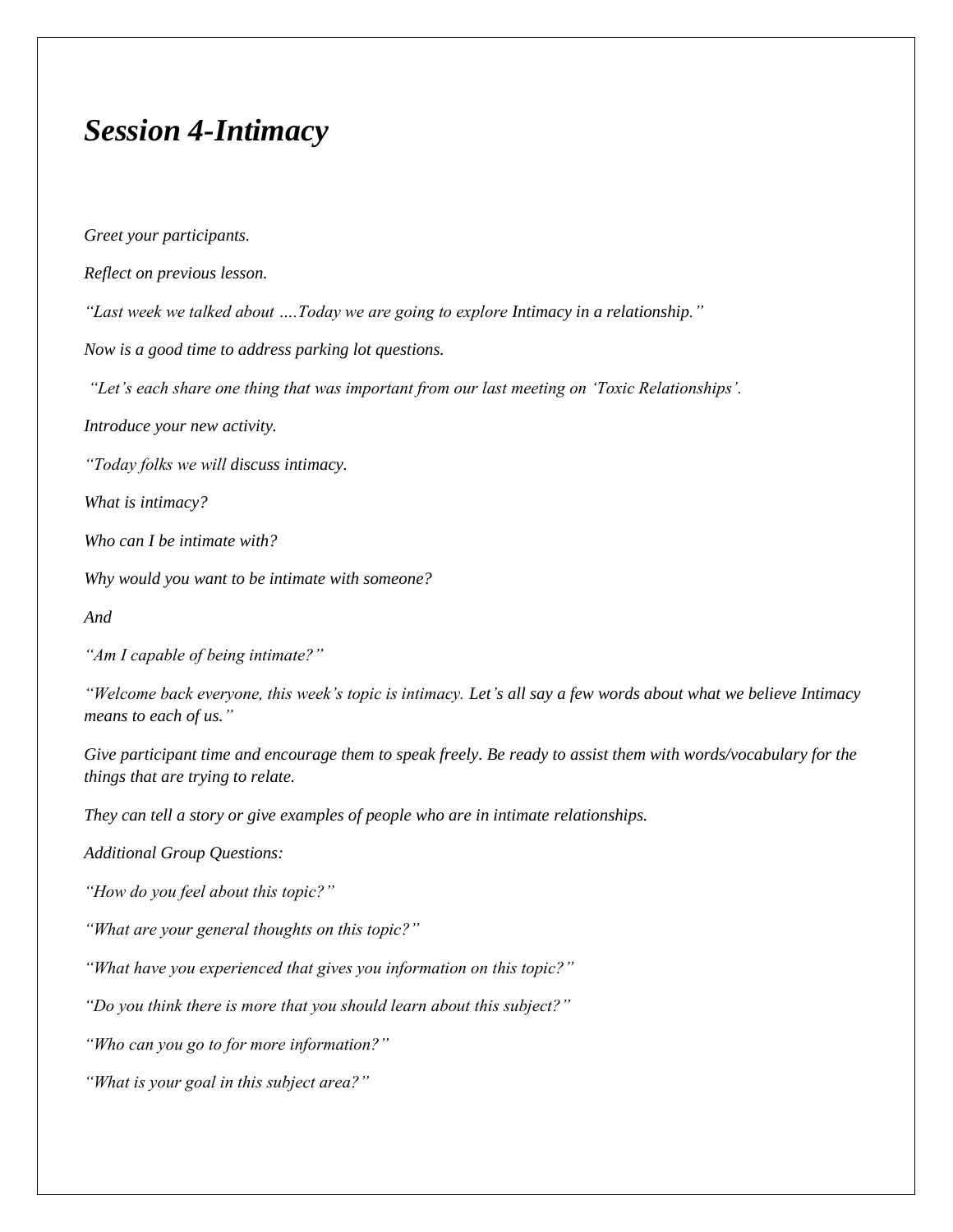*Move the discussion forward with the idea that intimacy can and should come in many forms.* 

*Encourage participants to be honest about why we want to be intimate and the simple answer is that it feels good/enjoyable.*

*Introduce final activity of the day:*

*Now we are going to take an assessment. That's a fancy word for a quiz. At the end you will receive a number as your score. Now this score will have a short sentence next to it, which will generalize your score. Do not be alarmed. (See directions and slides for further guidance)*

*Be sure to minimize the importance of the score in making decisions. This score is not the final answer. You should talk to those you trust and those who care about you.*

*"Are there any questions or final remarks?"*

*Next session we will be discussing What We Bring to the Table: Let's Talk About Sex. Think about what that means to you and any questions you may have about that topic."*

*"Have a great time. See you next session."*

 *If you have read the attached material about domestic violence and abuse you may take some time out here to address some of those issues as barriers to closer relationships. If not, ask them to read it for homework and then process it at the next session.*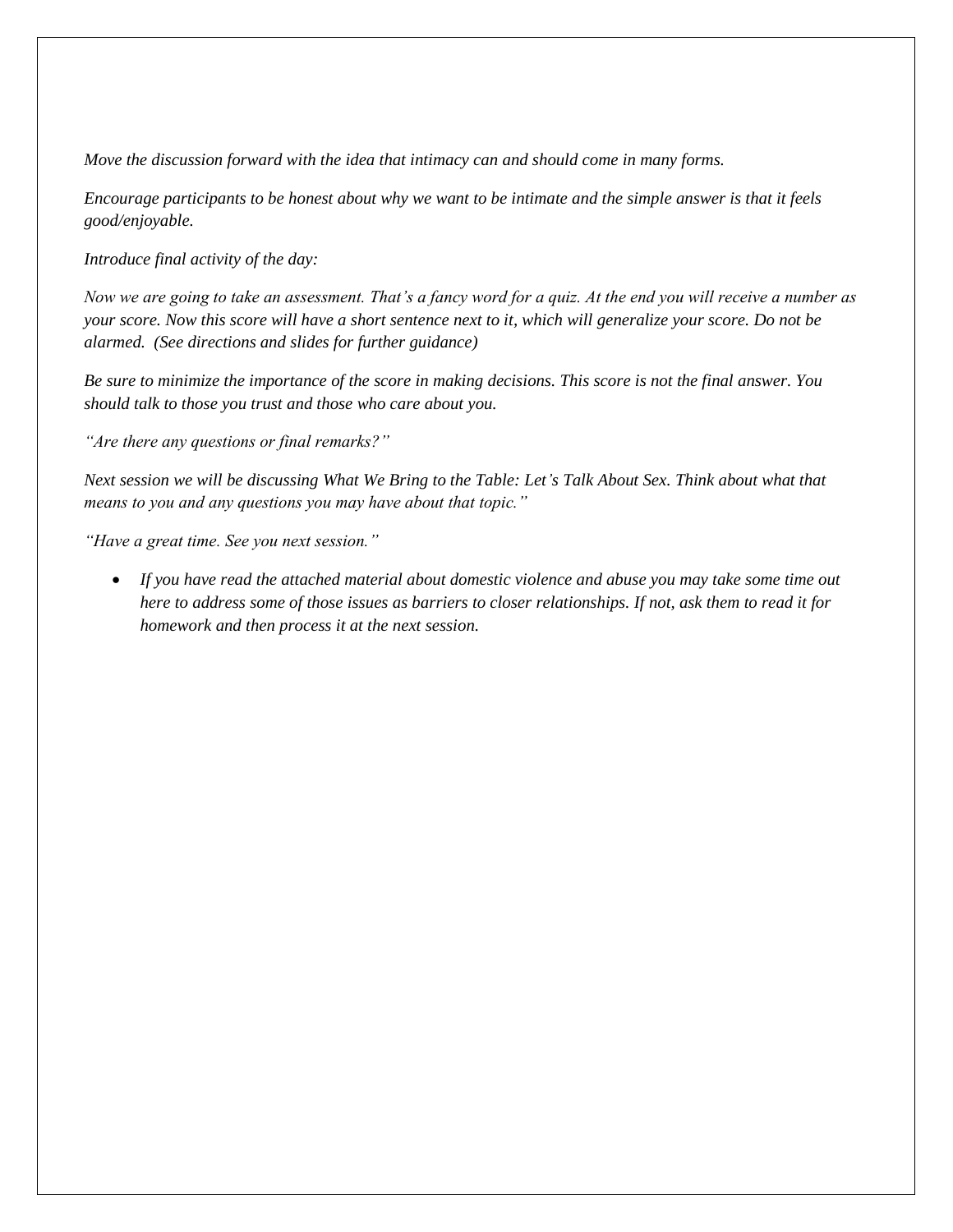## *Session 5: What we bring to the table/Let's Talk About Sex*

#### *Greet Participants*

*"Hello everyone. Welcome back."*

*Review the topic form last session and review their homework on Domestic Violence if there was no time last class..* 

*Now is a good time to address parking lot questions.*

*"Last time we talked about Toxic relationships are there signs that a relationship is toxic? (Yes)*

*"What are those signs?"*

*Additional Group Discussion Questions:*

*"How do you feel about this topic?"*

*"What are your general thoughts on this topic?"*

*"What have you experienced that gives you information on this topic?"*

*"Do you think there is more that you should learn about this subject?"*

*"Who can you go to for more information?"*

*"What is your goal in this subject area?"*

*Move on to the session for the day:*

*Today's topic is "Talking about Sex"*

*Allow participants to watch both of the videos linked in the power point.*

*Ask participants:*

*"What is the overall message of these videos?"*

*"Why do we need to change the narrative about sex?"*

*"Think about whether you may have some bad ideas about sex."*

*"If you have bad ideas and /or no ideas sex what could this class teach you."*

*The answers to these questions will vary. Try to move the conversation towards a conclusion by saying "one more comment or last question" and wrap up the group.*

*Thank everyone for their participation and bring up the next topic.*

*"Nest session we will be discussing Sexual Consent"*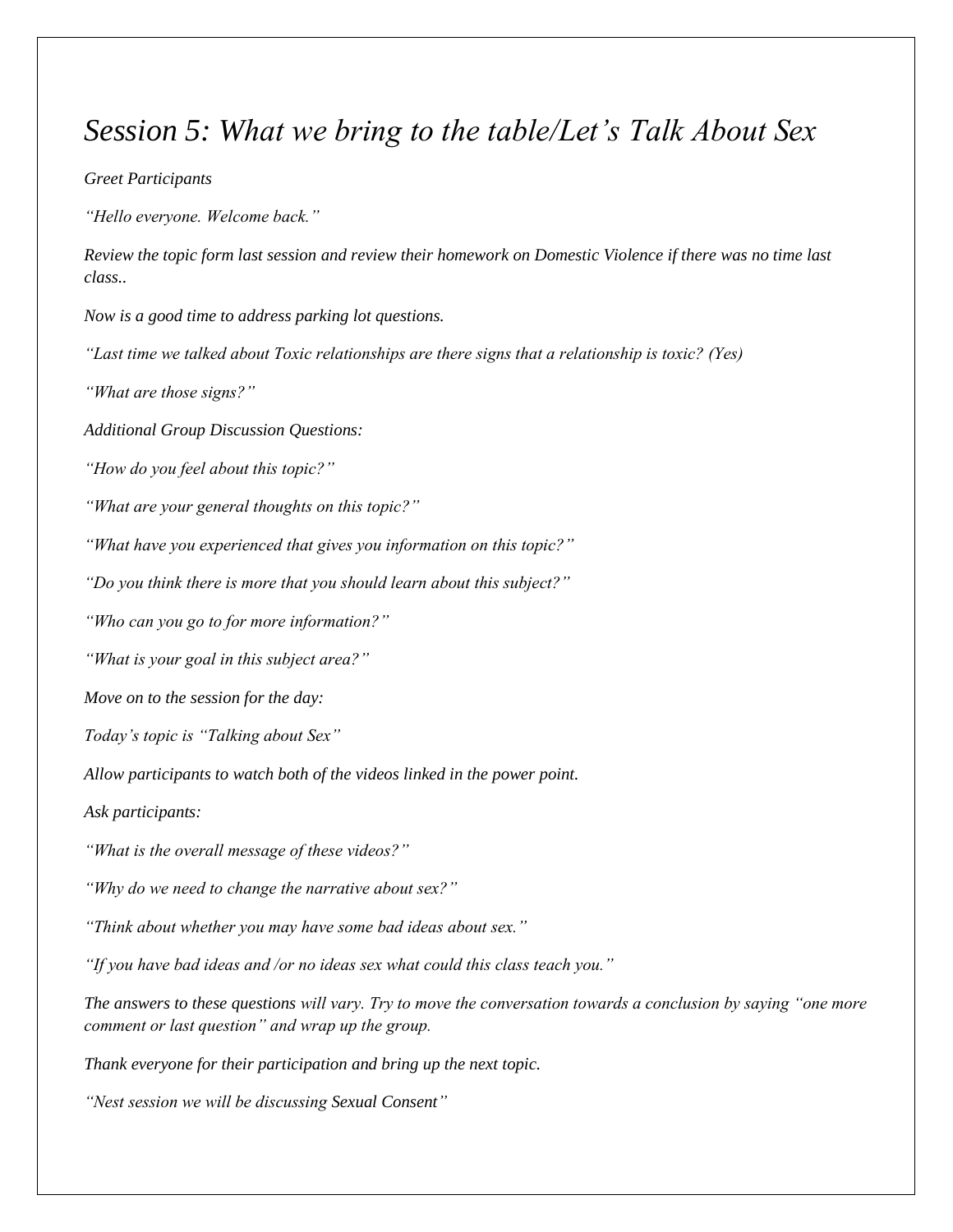# *Session 6-Sexual Consent*

*Greet everyone.*

*"Hello and welcome back. Today we are discussing Sexual Consent and last week we discussed 'Let's talk about sex'."* 

*Now is a good time to address parking lot questions.*

*"Are there any questions that we should address from last week before we move on?"*

*Additional Questions for Group Discussion:*

*"How do you feel about this topic?"*

*"What are your general thoughts on this topic?"*

*"What have you experienced that gives you information on this topic?"*

*"Do you think there is more that you should learn about this subject?"*

*"Who can you go to for more information?"*

*"What is your goal in this subject area?"*

*Allow the participants to give feedback and questions that they are still experiencing from the previous sessions. Allow for no more than about 10 minutes for this discussion and at any time you feel necessary you can move the conversation towards this week's topic.*

*"This topic is, at its core, about giving permission for the partner to continue to move towards a sexual act"*

*"Today's topic is sexual consent and this is important because you want to be sure that moving towards the act of sexual activity that you are in agreement with your partner."*

*"Are there any questions about the reasons that we may give or look to receive permission to participate in a sexual act?"*

*"How do you feel about this topic?"*

*"What are your general thoughts on this topic?"*

*"What have you experienced that gives you information on this topic?"*

*"Do you think there is more that you should learn about this subject?"*

*"Who can you go to for more information?"*

*"What is your goal in this subject area?"*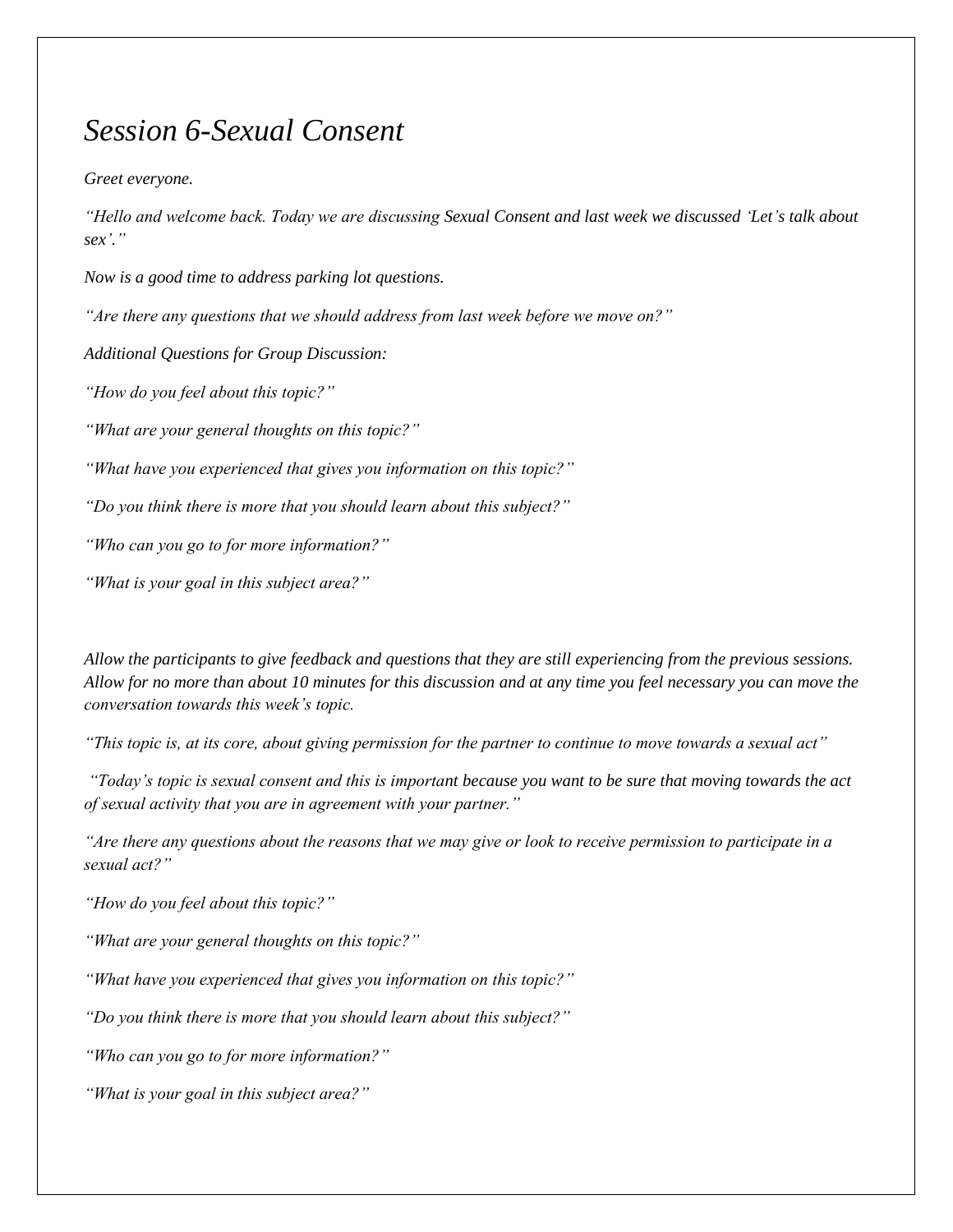*If there are questions that are answered by the content you can just tell the participants to look forward to the content and their questions will be answered. Also remember that if there are questions that you are not sure about that you should put them in the parking lot area to be reviewed once you can research them. Before you leave the group to research the questions on your own, ask the participants to respond and they can even research the questions right in the group with their smartphones, etc.* 

*Complete the wrap up process and tell the participants what is coming up next.*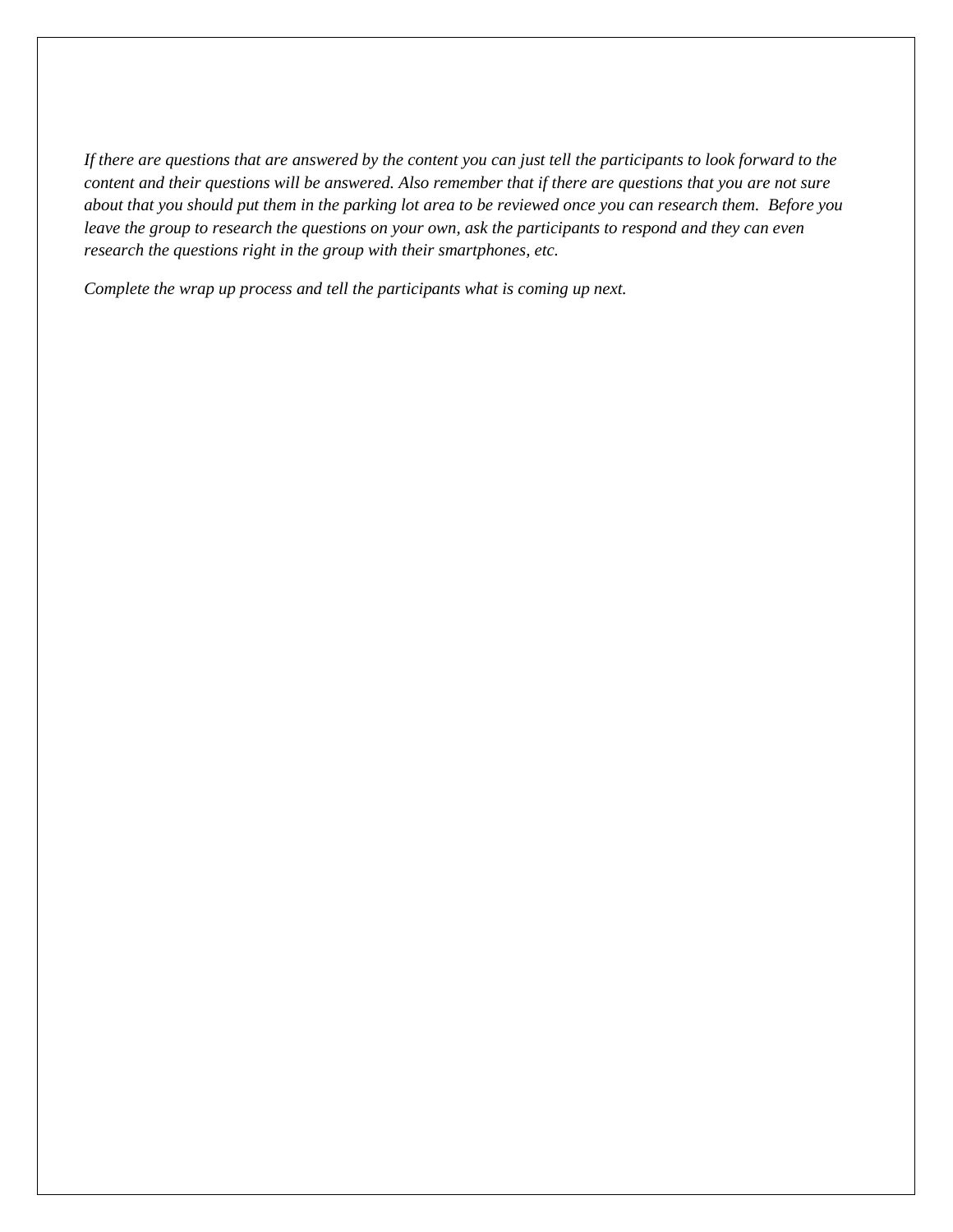# *Session 7-Gender roles and Identity*

#### *Hello and welcome back.*

*Are there any questions or comments that we should address before we move into Gender and Gender Identity? Review the Objectives of the session – slide 40.*

*Additional Questions to facilitate discussion:*

*"How do you feel about this topic?"*

*"What are your general thoughts on this topic?"*

*"What have you experienced that gives you information on this topic?"*

*"Do you think there is more that you should learn about this subject?"*

*"Who can you go to for more information?"*

*"What is your goal in this subject area?"*

*Now is a good time to address parking lot questions.*

*Remember, everyone should address any questions they can, direct some questions that apply to the content and to parking lot any that need to be.*

*Along with the group members, read and review the content on slide 41.*

*Review slide 42 including the video.*

*After watching the video with the participants give them an opportunity to offer feedback.* 

*Some of you may have noticed some things that you do not agree with. As we said in the beginning of the course, people live very different lives and we take the stance that it is up to each person to decide what that is for themselves. Our role here, is to listen, to learn, and to ask questions but most importantly, to do all of that very respectfully. Everyone here is afforded the dignity to live their life as they choose.*

*Allow participants to discuss their thoughts and guide them threw anything that may be new for them or that they now think differently. This is a sensitive topic and the group will need you to maintain the group rules and keep this a safe space for all. Encourage supportive talk, encourage connections, and encourage community.*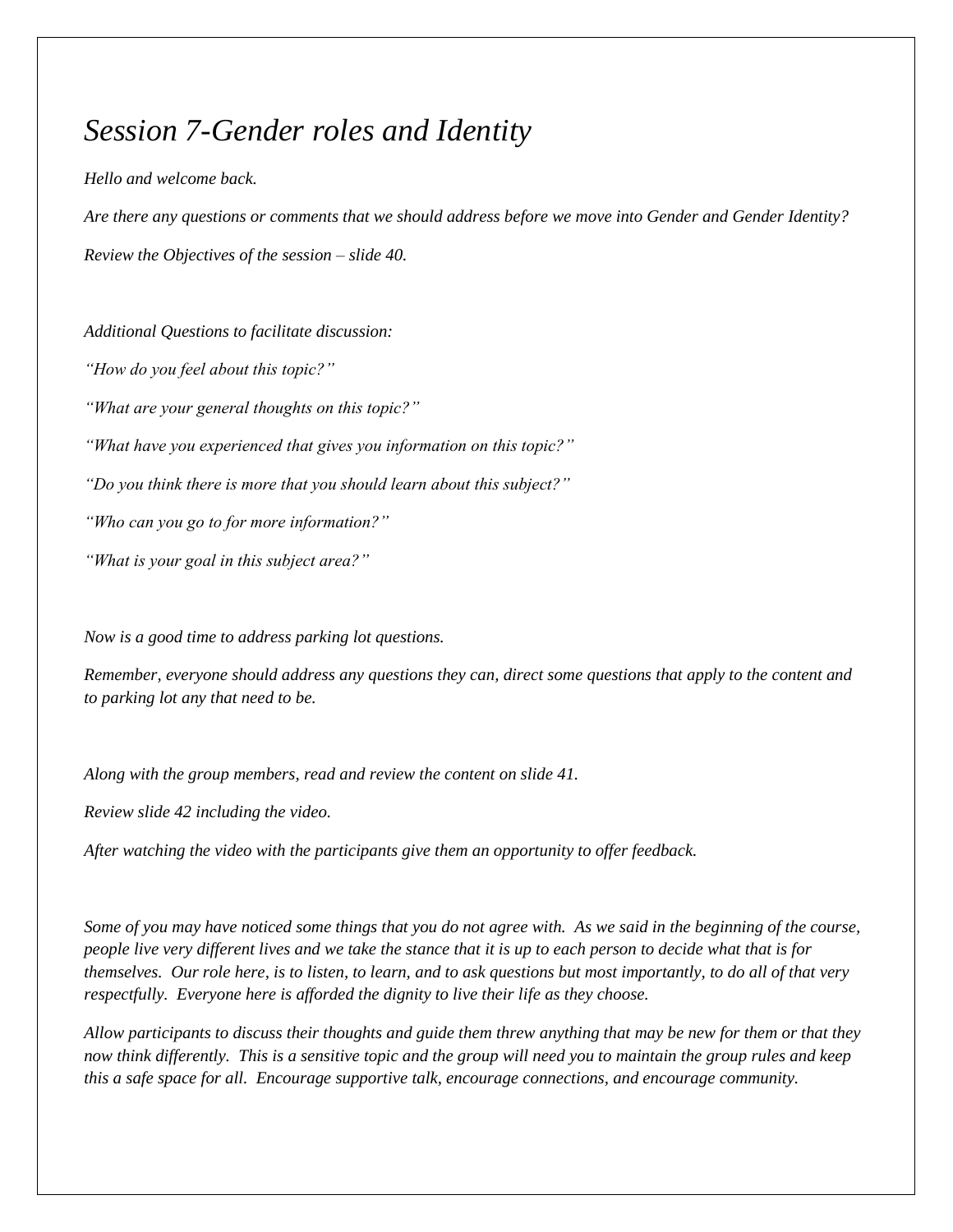*"Are there things that this video that made you change the way you thought before? Are there questions that you now have that you did not before?"*

*"Did you enjoy the speaker?"*

*"Did the speaker explain things well?"*

*Implement the Wrap up process and refer to the topic that is next.*

*"Next week's topic is going to be Sexual Preferences."*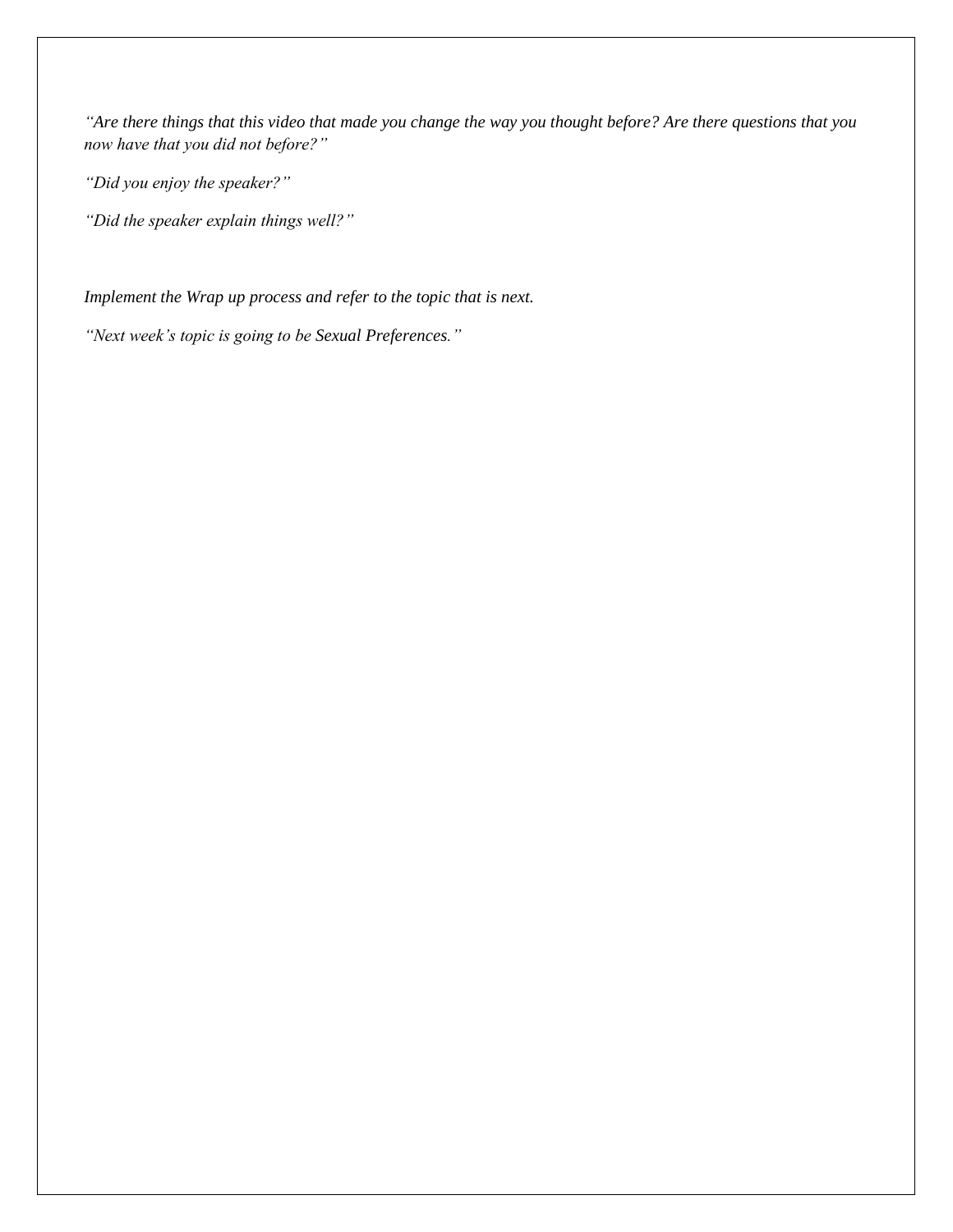# *Session 8-Sexual preferences*

*"Hello and welcome back."*

*"Are there any questions or comments you all want to present before we move on to today's topic?"*

*Additional Questions to facilitate discussion:*

*"How do you feel about this topic?"*

*"What are your general thoughts on this topic?"*

*"What have you experienced that gives you information on this topic?"*

*"Do you think there is more that you should learn about this subject?"*

*"Who can you go to for more information?"*

*"What is your goal in this subject area?"*

*Now is a good time to address parking lot questions from the previous week.*

*We are going to discuss sexual preference. In this case we are going to talk about sexual preferences.*

*Review the objective for the session found on slide 44.* 

*To understand diversity in sexual preference*

*Review slide 45 that identify several factual information on this subject. Afterwards, remind everyone that everyone has the freedom to live differently. Review the facts and address any misinformation reminding everyone to be respectful as this is a very sensitive topic and our role in this course is to learn about ourselves and others. It is not our place to judge others. By educating ourselves and believing that people have the right to live as they choose, we all in this world would be happier. This is our goal in life, each and every one of us.* 

*Address questions and comments as they occur.*

*Review slide 46 and introduce the video and as a group watch the video.*

*Prior to wrapping up, discuss the video and people's reactions, always remembering to maintain a safe environment for all regardless of people's beliefs.* 

*Wrap up the session in the say way you have each week.*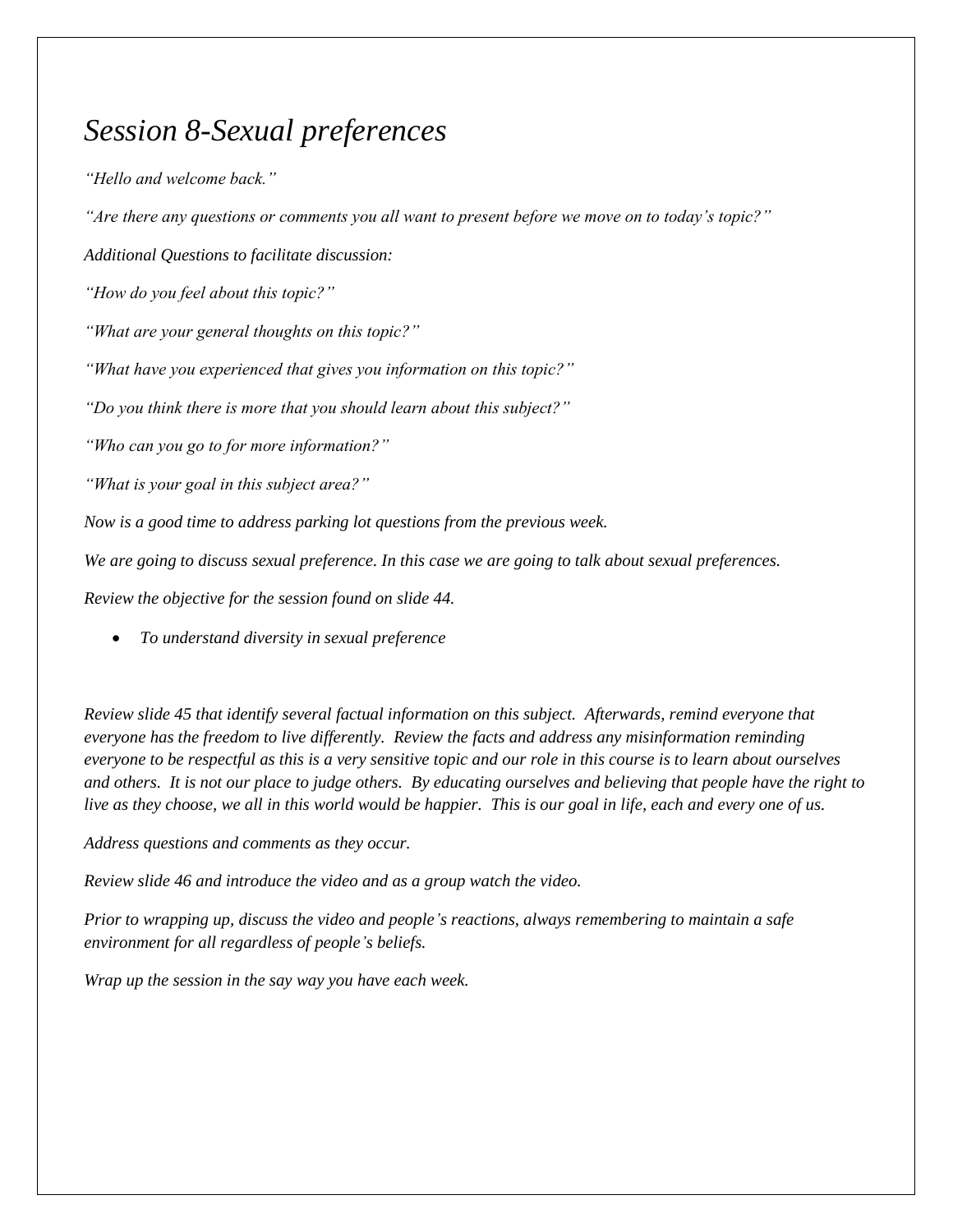# *Session 9-Contraception*

*Greet participants*

*Review the information from the prior session*

*Address parking lot questions*

*Introduce this session topic and request prior information*

*Review the objectives for this session found on slide 48:*

- *Identify at least one method of contraception.*
- *Identify where to obtain contraceptives.*
- *Identify one reason that a person would give for not using contraception*

*Introduce contraception and why people use them and why other's do not. Remember to introduce ideas in case the group does not.*

*People choose to use them because…*

- *They don't want to have a baby*
- *They don't want to get a venereal disease*
- *Females may be prescribed oral contraceptives in an effort to manage painful menstruation and endometriosis, and/or polycystic ovarian syndrome.*
- *Etc.*

*People choose to not use contraceptives because:*

- *Because condoms to some don't feel natural*
- *Some people have religious objections to contraception in general*
- *Some people are allergic to certain forms of contraception*
- *Some people have unacceptable side effects from contraception – e.g. excess growth of hair, mood disorders, lack of access or insurance, etc.*

*Process with the group the reasons why people choose to use and others choose not to use contraception. Remember, to elicit everyone's reactions and contributions.* 

*Review slide 51 – the benefits of using contraception and again, process the information with the group.*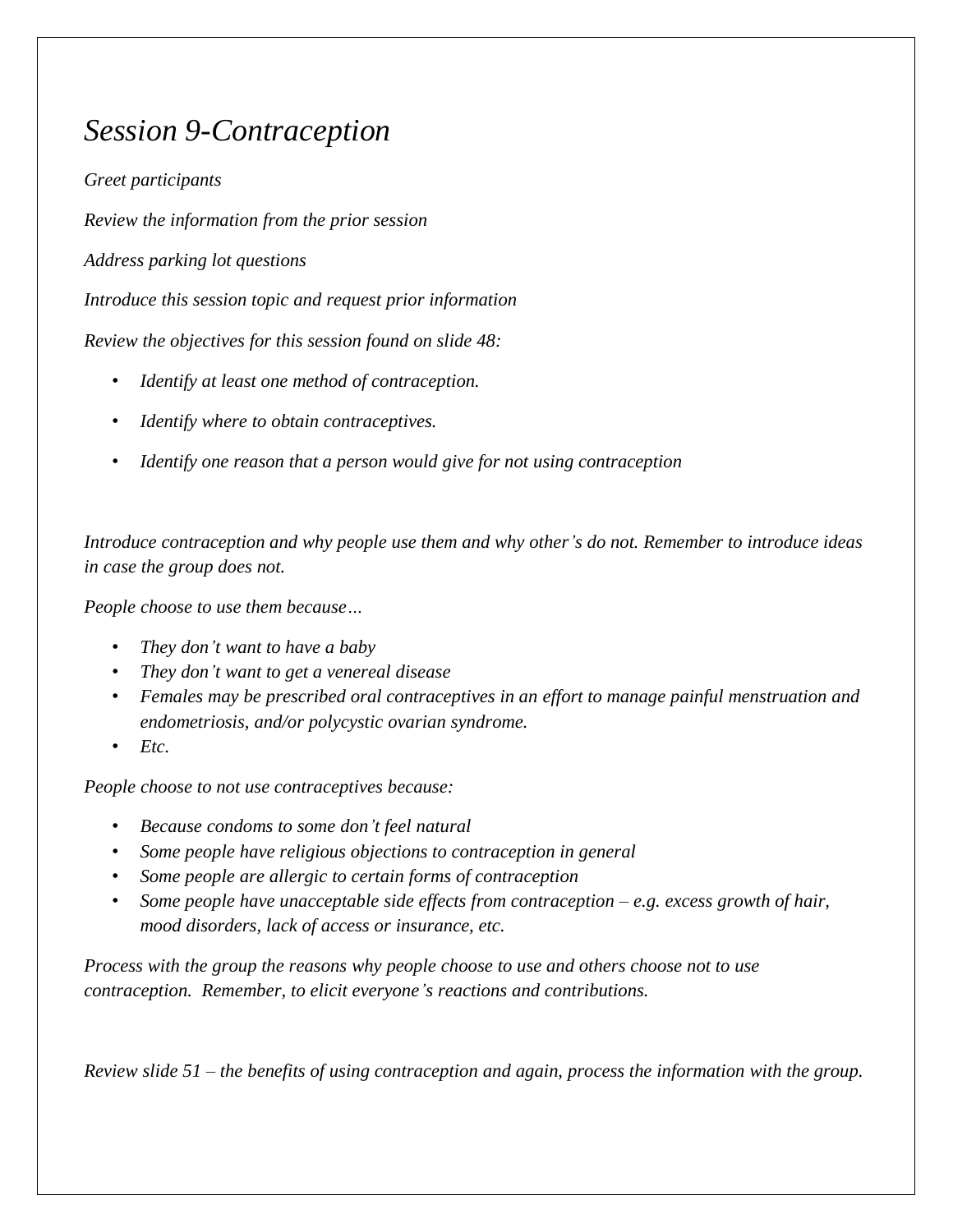# *Session 10-Sexually Transmitted Infections*

*Greet participants Review the information from last session. Questions for discussion: "How do you feel about this topic?" "What are your general thoughts on this topic?" "What have you experienced that gives you information on this topic?" "Do you think there is more that you should learn about this subject?" "Who can you go to for more information?" "What is your goal in this subject area?"*

*Address any parking lot questions*

*Introduce the week's topic and request prior information.*

*Let participants know that the diseases are preventable if safer sex practices are employed and that screening from a health care professional is a reasonable request to a new partner.*

*Sexually transmitted infections with couples is very complicated because:*

- *People don't "see" infections and may think someone is clean*
- *I can already be infected with an STI and think that it's okay but a person can get more severe symptoms through reinfection.*
- *My infection will infect all of my partners if I engage in less safe sex. Condoms in the case of STI's is a barrier method to reducing the likelihood of infecting a partner. – there are condoms and dental dams that can be used to reduce the likelihood of infecting another person.*
- *There is embarrassment and stigma and shame with people not choosing to be tested or to share with their partner or potential partners what condition they have.*
- *HIV, Hepatitis-C, Herpes, Syphilis, Gonorrhea (etc.) – all have the capacity to be permanent and lethal.*

*Review slides 55 to 62.*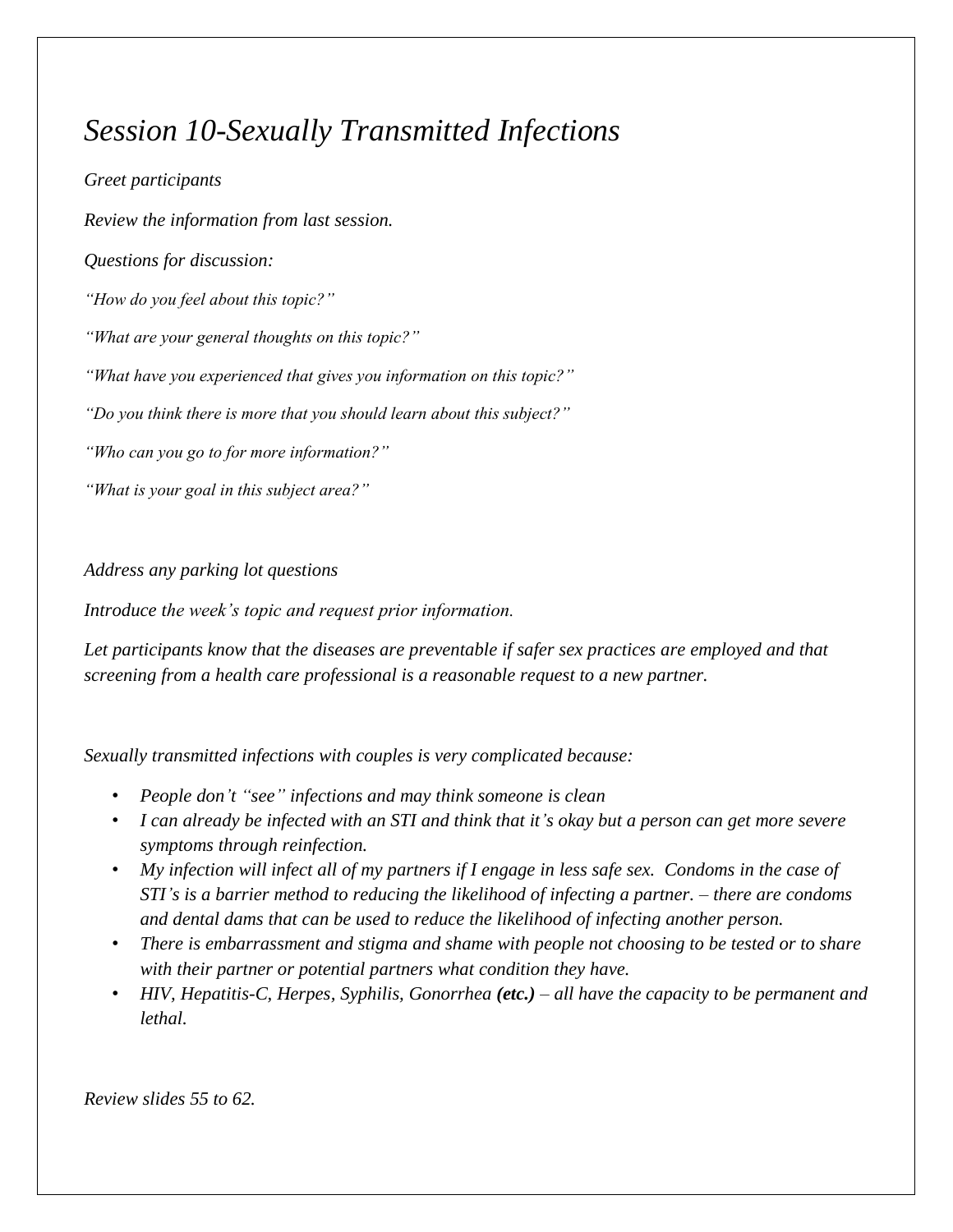*All of these conditions require a doctor's intervention for treatment. Most infections can become symptom free over time, however, in order to prevent infecting your partners it is important to get treated and to use barrier contraception.*

*It's important to know that one may be infected with an STI and not even know. Therefore, it is always preferable for people to use a barrier protection (condom or dental dam).* 

This is an important opportunity in the group session to process people's reactions to these facts. Most especially to the embarrassment and stigma which prevents people from sharing their illness with others. People long for intimacy and to a sexual relationship and may feel too self-conscious and embarrassed to bring up their condition.

**This is an important portion of this course**. When you want sex, a relationship (whether 'in love' or not) it's always important to protect the other person from potential infection. We all would be safer if our partner protected us.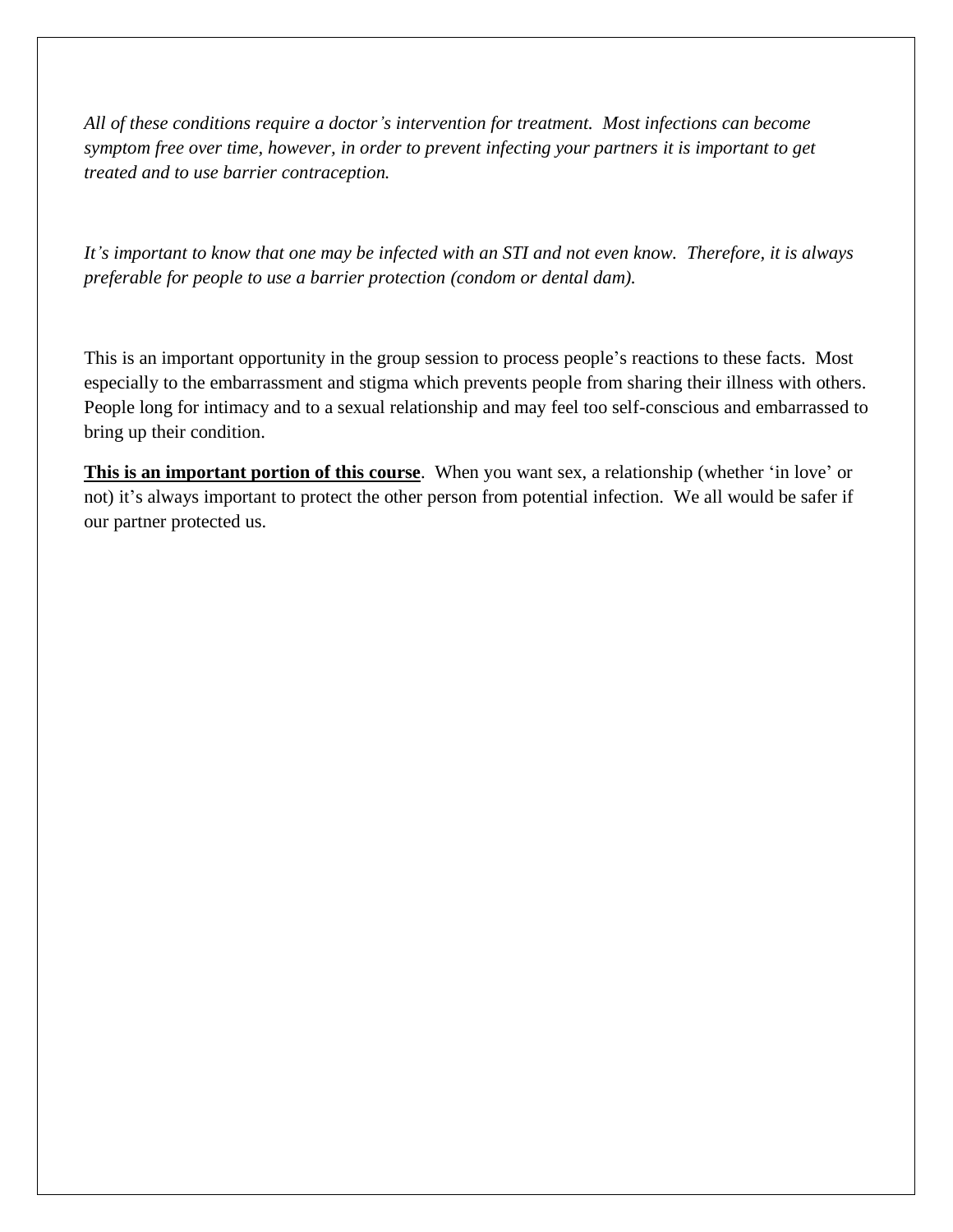# *Session 11-Sexual Dysfunction*

*<https://www.everydayhealth.com/sexual-health/sexual-dysfunction.aspx>*

*Review the objectives of this session:*

• *Identify the sources and causes of sexual dysfunction*

*Review slide 66 that provides information on sexual dysfunction.*

*Many people have concerns over sexual dysfunction because of the barriers they create to having a fulfilling sexual life.* 

*People's idea about sex and dysfunction are confounded and require a deep conversation. It only takes a small change to affect desire. Almost any emotional reaction or thought or memory can affect sexual desire. This is most especially found in males whose sexual life with regards to intercourse rely on the ability to get and keep an erection. It also affects females as well with respect to their desire and willingness to engage.* 

*One out of every 4 women have experienced sexual trauma in their lifetime. Regardless of the actual research or statistics, a person's reaction to intimacy and their sexual life is impacted by their experiences and that includes trauma.* 

*The facilitator's role continues to be that of needing to maintain a safe environment for participants. Engagement with the people in the room and maintaining a safe environment continues and is even more important during these difficult conversations. This course is not just teaching, it's processing people's feelings around these topics. This is a session about what is normal. That means that people in the room will be wondering if they are normal. What is normal is people having relationships that include sex that's enjoyable, intimate and reciprocal and where partners work together to address issues around performance and desire in a supportive way that is not shaming and recognizes that human sexuality is a profound intimate interaction.* 

#### *Define for participants:*

*What does it mean for sex to be enjoyable? Each person has to decide that. This gives room for lots of expression and interaction. Enjoyable means that it's not painful, enforced and is reciprocal.*

*Reciprocal means that there is a give and take between the partners that is equal that recognizes and values that each person is a person and not an object.*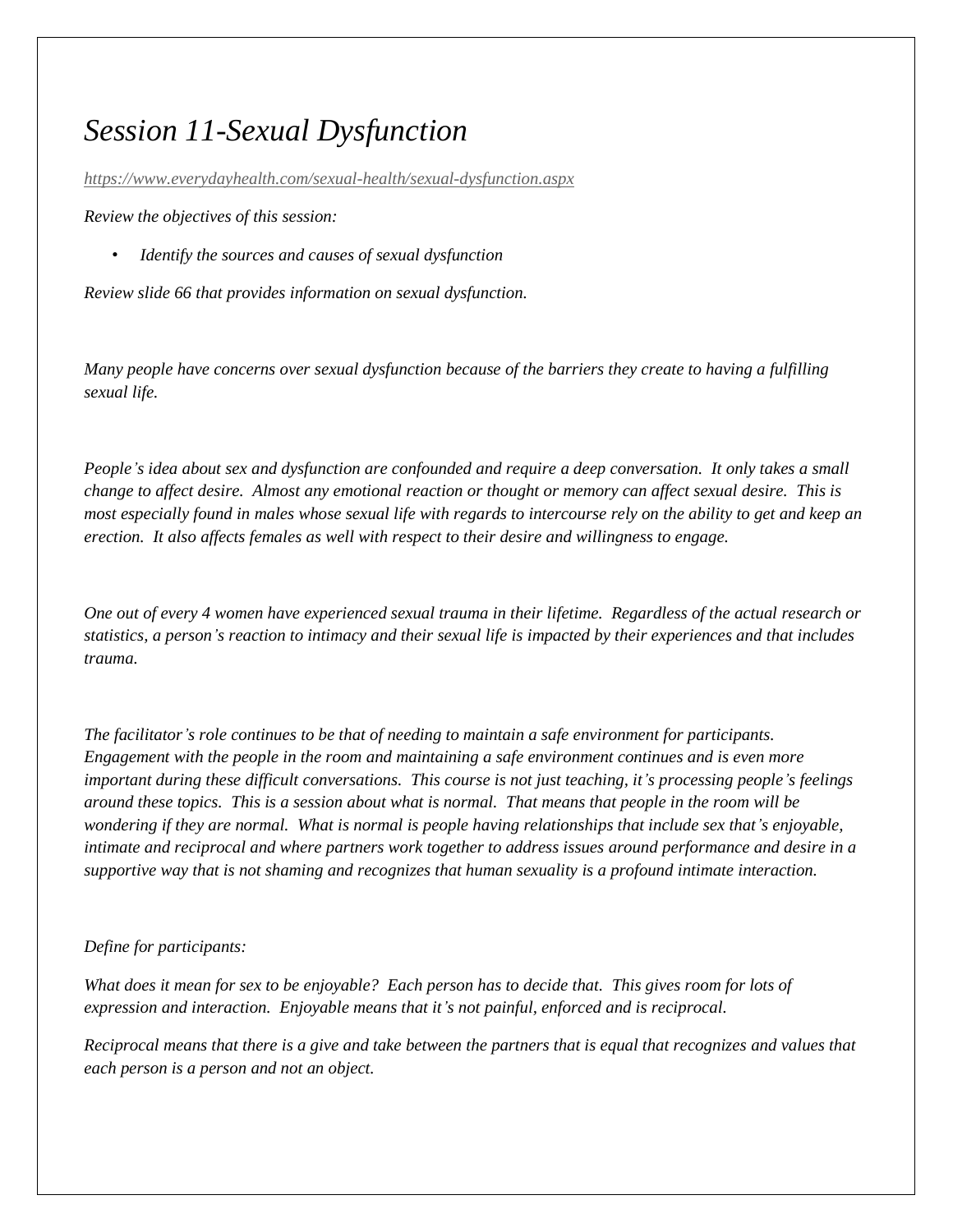*What does it mean to be intimate? It means I share myself with my partner but does not necessarily need to connect to sex. Being intimate does not mean having sex. Being intimate means that I care about you and I share myself with you without filter or reserve. It's enjoyable it's intimate and reciprocal.* 

*It is not necessary for people to divulge or disclose during this session. These are extremely difficult and personal topics to discuss. Just be aware that bringing these questions and defining these for everyone allows them to personally process for themselves and how this relates to their lives. This is an important aspect of our work and probably the most important for this course. Give people room to share what they are comfortable sharing and give them the space and dignity to express however they choose.* 

*Everyone deserves to have a life that includes sexual intimacy and so when faced with the problems with dysfunction people have a right to ask for help and receive support from partners and professionals.* 

*Review slide #67 regarding substances that can cause sexual dysfunction. There are many people that are not happy with the sexual side effects of these medications, especially those prescribed by medical or psychiatric professionals. Our role is to support people in this process. They are trying to live their life while also managing their psychiatric illness. If they choose not to take their medication, they are NOT non-compliant but they are deciding that their life is best lived with sex than without it. This is NORMAL. We can help them to work with the medical professional to help them live the life of their choosing while also working on their psychiatric symptoms. If medication causes sexual dysfunction, it's important to address that with their medical professional. Having a sexual life is IMPORTANT to a person's overall mental well-being. It would be antithesis to mental wellness if one denies that aspect of normal human existence.* 

# *Questions for Discussion:*

*"How do you feel about this topic?"*

*"What are your general thoughts on this topic?"*

*"What have you experienced that gives you information on this topic?"*

*"Do you think there is more that you should learn about this subject?"*

*"Who can you go to for more information?"*

*"What is your goal in this subject area?"*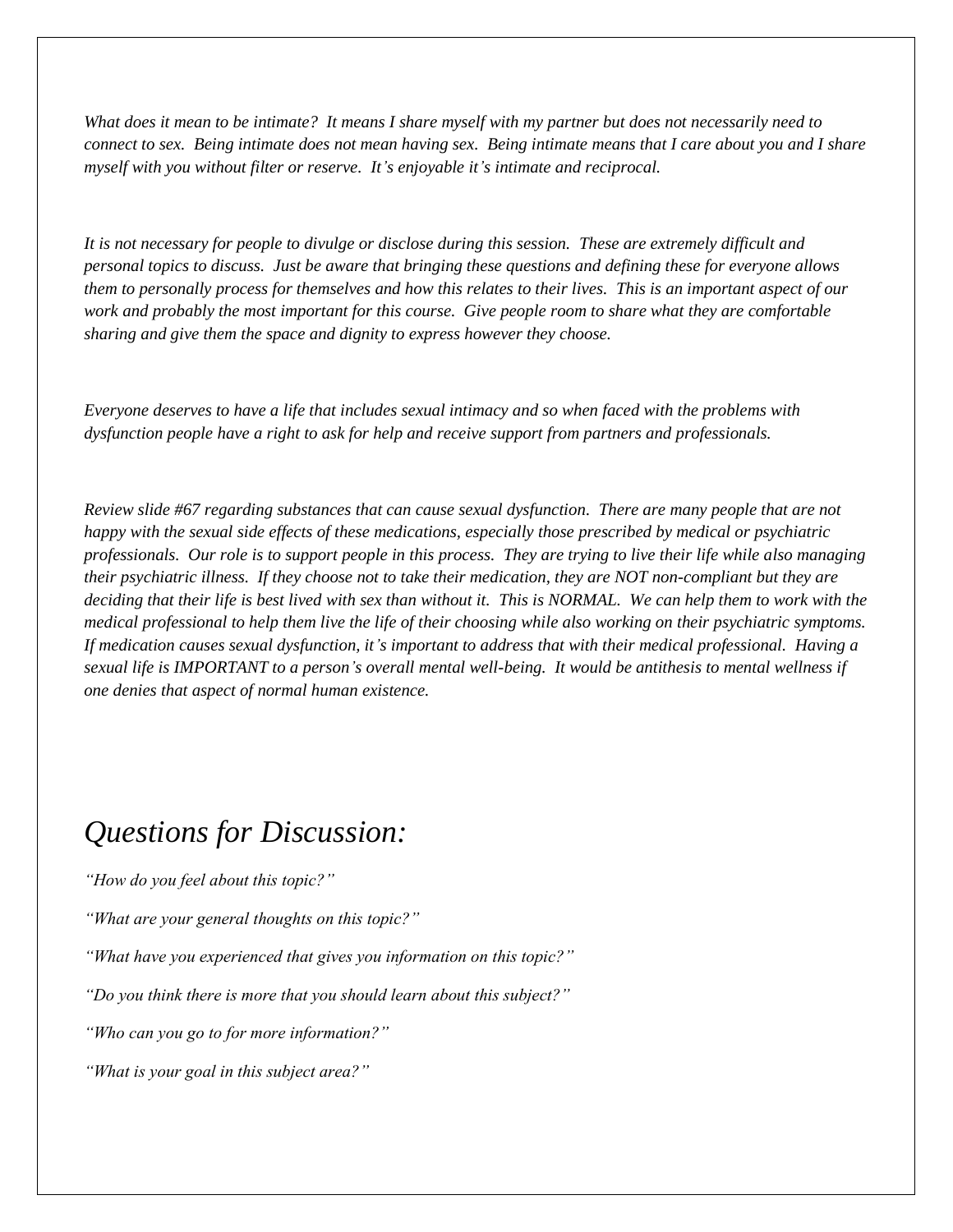In an effort to assist people in improving their health and in making concrete plans for the future, encourage them to create a list of the questions that they want to ask their doctor at their next visit.

There is also the possibility to ask a Medical Doctor to visit the class and be willing to answer some general questions for the class.

The facilitator should only do this if you first ask the participants if this is a service they want (and they agree to this) and second know that there will be questions available for the Doctor to answer. Without these two components the discussion will falter.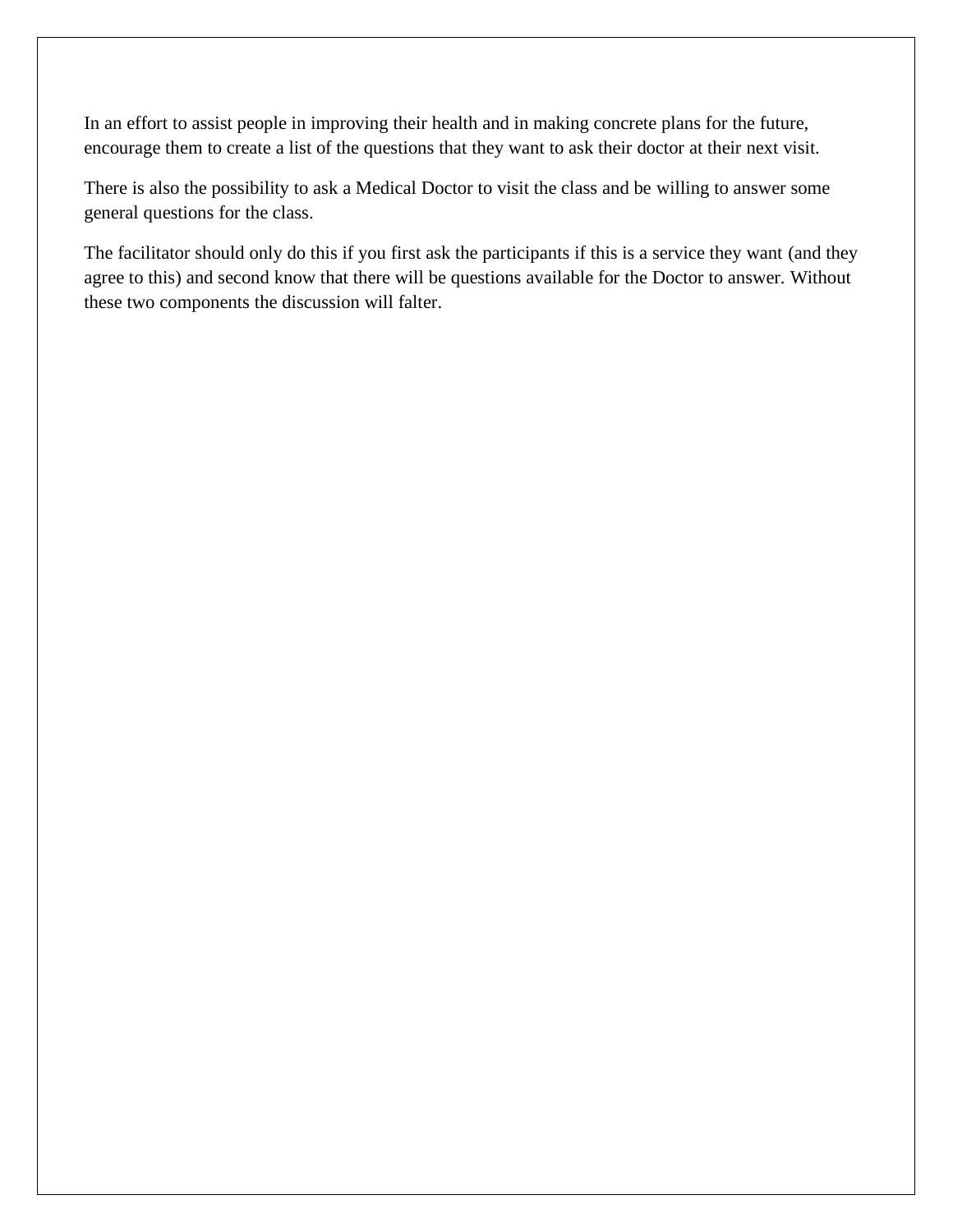# *Session 12-*

This is the final session and should redirect participants to what they have learned over the twelve weeks. This is the perfect opportunity to review what people have learned, but also to discuss what they will take with them that will impact their future behaviors.

This session hopes to return to a discussion of intimacy. Intimacy, in the way defined, protects all of us from having a relationship that is toxic. That is to say, protecting us from a relationship that is unhealthy and not in our best interest. Having a relationship just for the purpose of sex or intimacy does no one any good unless both partners are willing and interested in creating a relationship based on respect. Desire alone can get us all into trouble.

Review with everyone, some concrete things they have learned to keep themselves emotionally and physically safe with respect to sexual relationships.

The article below will give you the opportunity to reiterate the goals and values they have for a partnership.

# *Read this article:*

*[https://www.psychologytoday.com/us/articles/196912/intimacy](https://www.psychologytoday.com/us/articles/196912/intimacy-the-art-relationships) [-the-art-relationships](https://www.psychologytoday.com/us/articles/196912/intimacy-the-art-relationships)*

# *Questions for discussion:*

*"How do you feel about this topic?"*

*"What are your general thoughts on this topic?"*

*"What have you experienced that gives you information on this topic?"*

*"Do you think there is more that you should learn about this subject?"*

*"Who can you go to for more information?"*

*"What is your goal in this subject area.*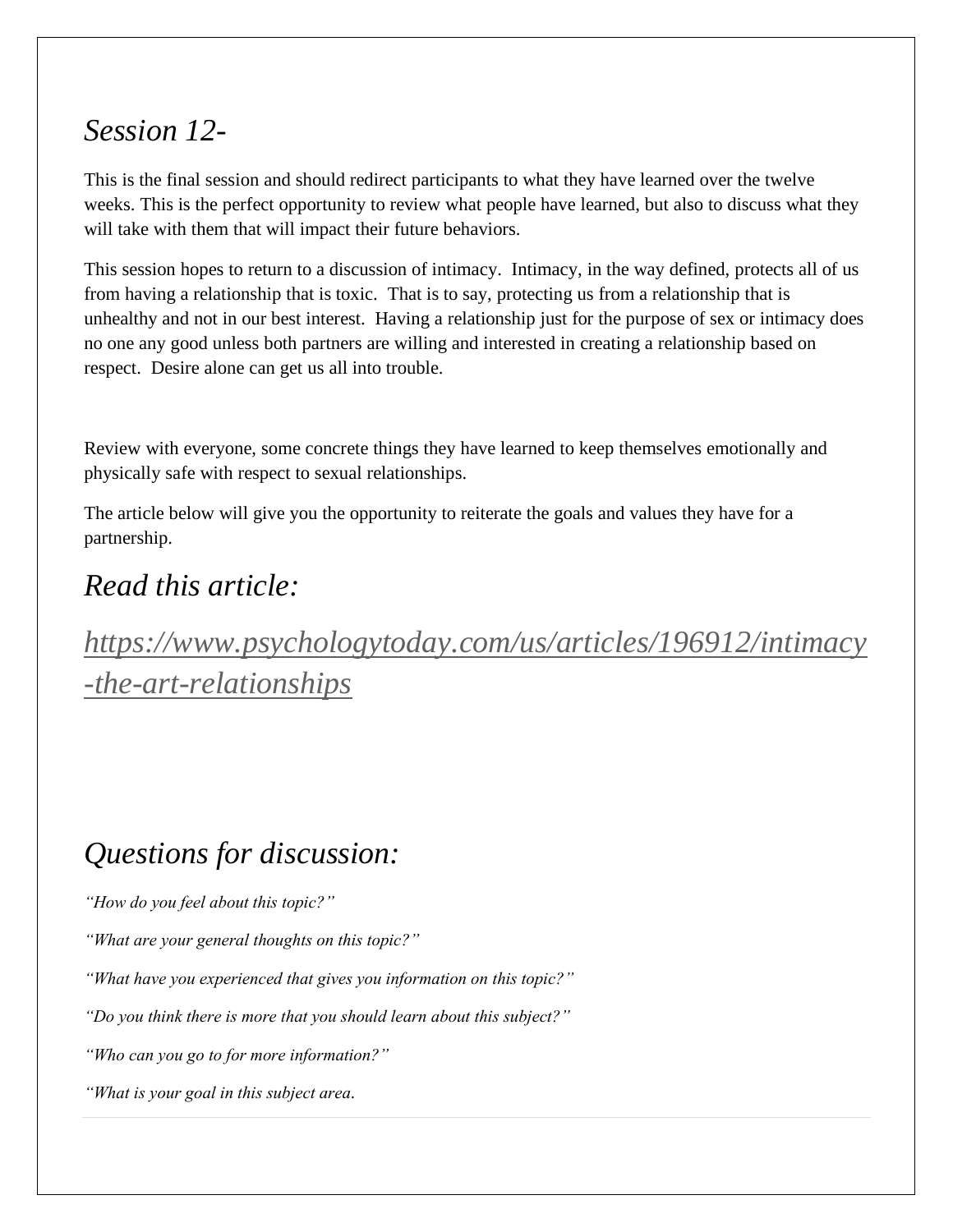# Conversations That Build Intimacy [BIBI DEITZ](https://www.bustle.com/profile/bibi-deitz-1911660)

## 1. Go First

Share something personal, and this may inspire your partner to do the same, in an I'll-show-you-mine, you-show-me-yours situation. Even if things don't go exactly that way, opening up can only foster intimacy, dating, [relationship](http://www.mastermatchmakers.com/) and lifestyle expert Steven Ward tells Bustle. "Intimacy, by definition, is shared secret knowledge," he says. "Emotional and physical intimacy involve sharing something deeply personal."

So — go out on a limb, and see what happens. "I always recommend that you give to get," he says. Tell your partner something that you've never revealed. "Be vulnerable to see vulnerable. Be open to see open. If you want to get closer to someone tell them something that very few, if any, other people know." And you don't have to bare it all, end of story. If your partner doesn't reciprocate, you're totally allowed to query them. "You can then ask them about the same subject in turn," says Ward.

### 2. Drum Up Some Fantasy

Try mainlining some intimacy with a specific question, [psychologist](http://www.huffingtonpost.com/dr-nikki-martinez-psyd-lcpc/) Nikki Martinez tells Bustle. Martinez has one question in mind: "What is your fantasy?" This can spark a connected conversation but only if you're willing to do the legwork too. "You have to be willing to be open and honest, and the partner has to be willing to grant and try what they share," she says. "If this can be done without either party made to feel awkward, and the episode is enjoyable, more conversations like this are likely to take place, and intimacy can grow between the two of you."

"Fantasy" in this context doesn't have to read in any particular way; rather, discussing fantasy can lead to a conversation about life, love, money, career, the future — really, the possibilities are endless. And don't forget to express your fantasies too. "The conversation should go both ways, meaning you should mutually be discussing and fulfilling the other's wants and needs."

## 3. Be Grateful

"A great way to build intimacy is expressing gratitude for something thoughtful your partner did that day," Samantha Burns, [relationship](http://www.lovesuccessfully.com/) counselor and dating coach, tells Bustle. But she doesn't mean a here-and-there hit of gratitude; she's talking every damn day. "Aim for a daily gratitude challenge when you cozy up in bed, say thank you and take a moment to appreciate your significant other," she suggests.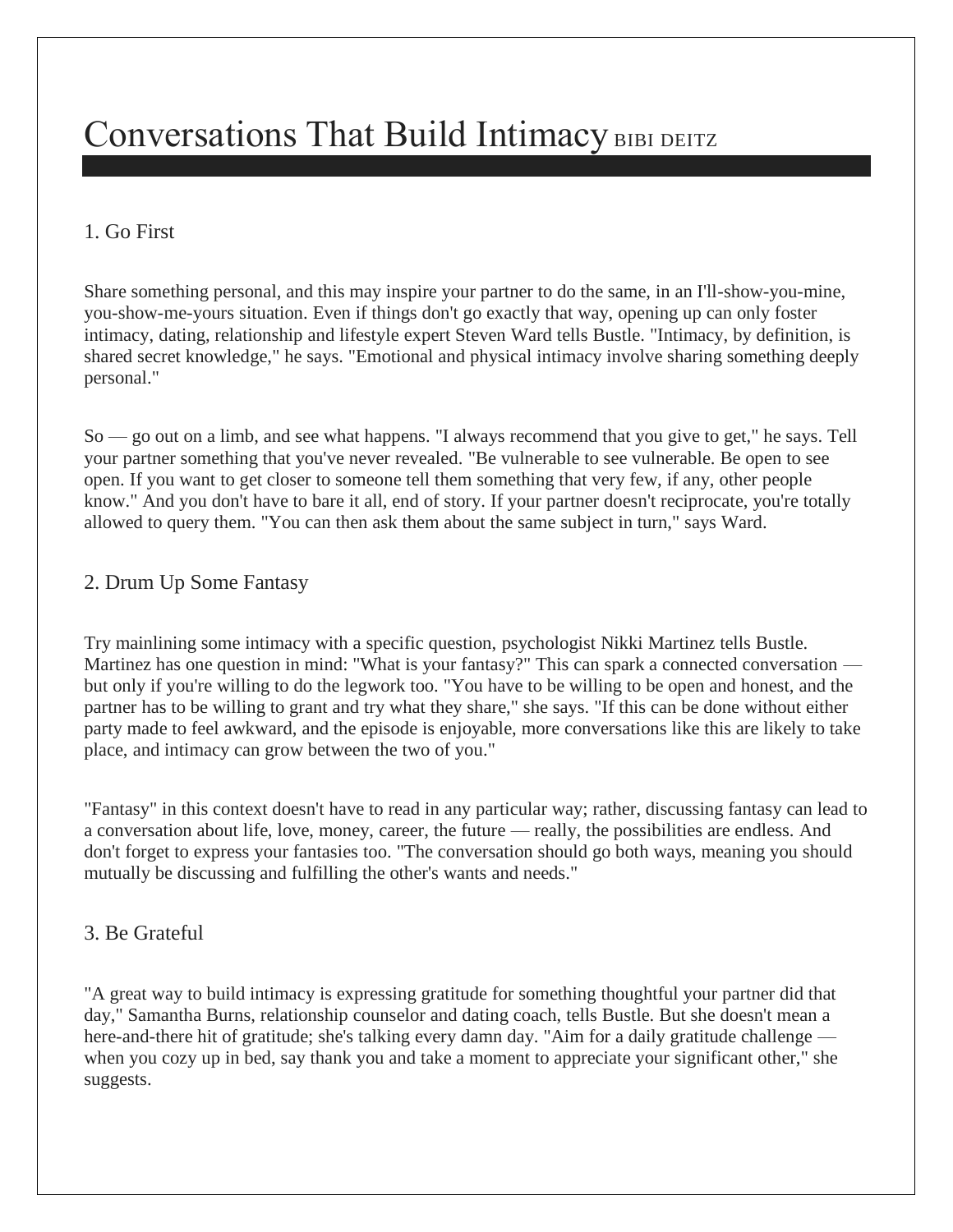If gratitude doesn't do it for you, try nostalgia. "Another great way to increase intimacy is to reminisce about your first date or the first time you slept together," she suggests. Bringing scent memory or visual cues into the narrative is the way to go: "Share as many details as possible," Burns says. "Maybe you remember what she wore, or how he smelled. This can help to bring those butterflies back."

#### 4. Invite Them In

"One conversation that can help build intimacy with your partner is inviting them into your life as a guest, [relationship](http://www.multiamory.com/) coach Jase Lindgren tells Bustle. "What this means is that while your partner is in your life, you want to be a good host to them, helping them to achieve their goals and dreams, rather than focusing on what you want from them."

Eschewing selfishness as a route to intimacy: Yes to that. "In order to be the best host, you need to know what it is your partner truly wants in life," says Lindgren. In fact, Martinez's question, "What is your fantasy?" could be a path to this ongoing discussion. "This is a conversation you can have many times, checking in with them about their goals, aspirations and hopes," says Lindgren. Just because you've had such a conversation once or twice doesn't mean the topic is closed. "We are always changing, and you can help increase intimacy by always staying up-do-date about your partner, rather than assuming they will always stay the same," Lindgren says. Keep making it apparent that you care, and keep asking.

#### 5. Be A Comfort

Find out how your partner likes to be [comforted](https://www.bustle.com/articles/130823-how-to-be-comforting-when-your-partner-is-stressed) when times are tough, and try to show up in that way when the sh<sup>\*\*</sup>t hits the fan, clinical hypnotherapist, author and educator Rachel Astarte, who offers transformational coaching for individuals and couples at [Healing](http://healingartsnewyork.com/) Arts New York, tells Bustle. "The one conversation a couple can have in order to build intimacy is to ask: How can I help you when you're suffering?" says Astarte. Or: "How would you like me to react … [when](https://www.bustle.com/articles/130823-how-to-be-comforting-when-your-partner-is-stressed) you are in pain?"

Though no one can magically remove anyone's pain, you *can* be there for your partner when they are upset. "The truth is, we all know how to treat each other when things are going well," says Astarte. "But when someone is depressed or frustrated or upset, oftentimes we try to fix the problem, rather than simply lend an ear." This goes really well for some — and terribly for others. "Some people like 'fix-it' partners. Others just want to their partners to hold space for them in their down times," she says. So ask what your partner prefers — beforehand, when all is calm.

#### 6. Be Practical

Intimacy isn't always some sweet, mystical, fa-la-la unicorn to be chased down via long, deep talks. Quite simply, intimacy that connectedness that arises when you feel truly bonded with your partner, and this can happen in the most practical of ways, New York–based [relationship](https://askapril.com/) and etiquette expert and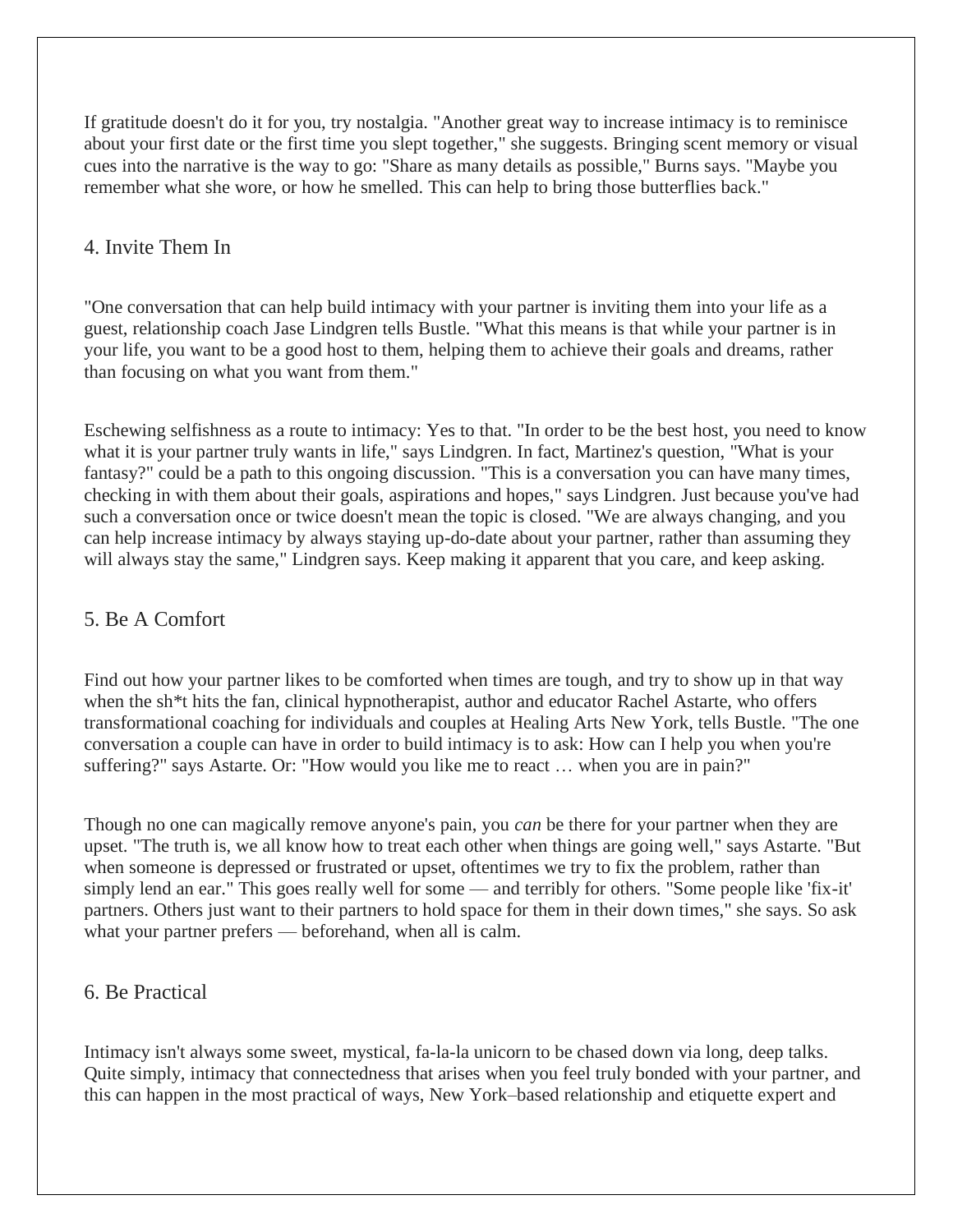author April Masini tells Bustle. "If you're married, or you've been living together for some time, you should create an estate plan, or, simply, wills," she says.

This may sound incredibly boring, but, as she points out, "most people don't approach this topic because they think it's unpleasant, but the reality is, it's a way to learn the depths of your love and how you want to take care of each other if life throws you a curve ball." Wait, that's really sweet. And practical. Who knew?!

Also, this isn't just for preparing for the absolute worst, Masini says. "Estate plans aren't just about death — they're about what happens if you're incapacitated temporarily or permanently, and they allow you to focus on each other and the future," she says. And there's nothing more intimate than getting real about such serious topics, exploring them with your partner and finding out how they plan and react.

#### 7. Talk About Your Childhood

And now for a very sweet suggestion. "I feel that discussing each other's childhoods can really build an intimate bond between partners," Rob Alex, who created Sexy [Challenges](http://sexychallenges.com/) and [Mission](http://missiondatenight.com/) Date Night with his wife, tells Bustle. "Expressing how you felt as a child and things that hurt you when you were young gives your partner a real insight into what shaped you as a adult," he says. Get the party started by breaking out old photos and taking a trip down memory lane with your partner, telling them stories as you go.

"That understanding of how you felt in good times and bad times as a kid really allows your partner to see your vulnerabilities," says Alex, aka the Guru of Getting It On. "Sharing those feelings and seeing your partner as that kid, either sad or happy, can evoke deep feelings and connections with each other."

#### 8. Discuss Self-Improvement

To sidle up next to your partner emotionally, talk about the things you have seen your partner do to grow. A good way to begin? "Each partner shares one new thing that they have noticed that their partner has been working on to improve themselves and/or the relationship," [Carlyle](http://www.carlylejansen.com/) Jansen, author of *[Author,](http://www.amazon.ca/Sex-Yourself-Mastering-Masturbation-Achieving/dp/1592336795) Sex Yourself: The Woman's Guide to Mastering [Masturbation](http://www.amazon.ca/Sex-Yourself-Mastering-Masturbation-Achieving/dp/1592336795) and Achieving Powerful Orgasms* , tells Bustle.

Don't stop there, though. In the course of discussion, tell your partner one thing that you "have been reluctant to bring up, and why," and ask them to do the same, Jansen says. There are plenty of reasons one might not broach certain subjects — Jansen lists a few, such as "fear of being petty, repeating oneself, rejection, judgement," and the like — but if you and your love give each other permission to talk about anything, then everything is fair game (as long as it is healthy, rational and reasonable).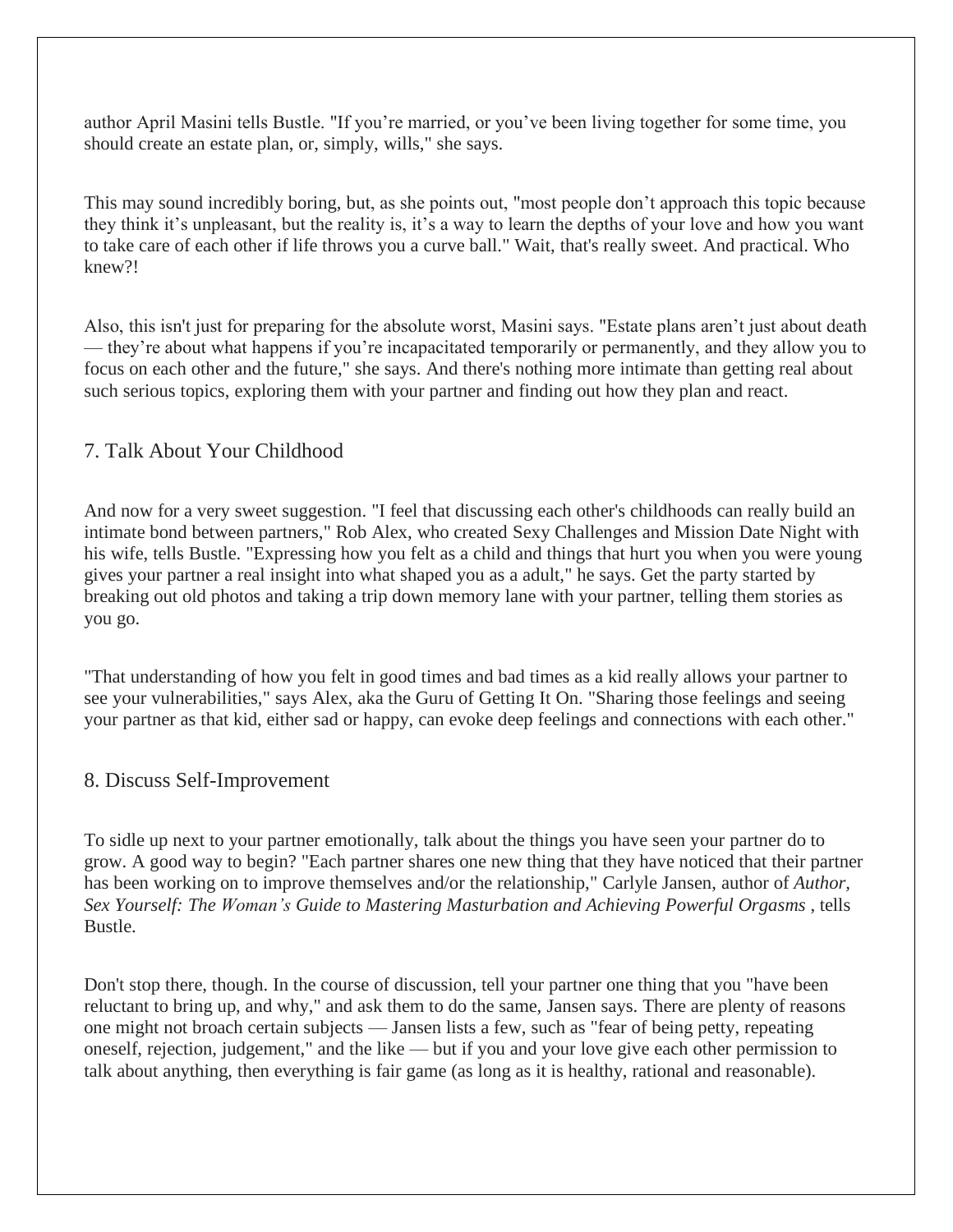### 9. "Tell Me Things"

It doesn't have to be that deep. "A basic tenet of solid relationships is really listening to each other, and I've found that putting my phone down, turning off the television and simply saying to my significant other, "Tell me things," has really strengthened our bond," Danielle Sepulveres, sex [educator](http://daniellesepulveres.com/) and author of *Losing It: The [Semi-Scandalous](http://www.amazon.com/Losing-It-Semi-Scandalous-Story-Ex-Virgin/dp/193575212X) Story of an Ex-Virgin*, tells Bustle.

"Focusing your attention on each other in such a basic way just leads to greater trust and communication," she says. "Even when it starts out as an unimportant stream of consciousness, like, 'You wouldn't believe the guy in front of me at Starbucks today,' 'I tripped coming off the elevator at work,' [or] 'I think I called someone by the wrong name all day,' it leads to more questions and answers, and the conversation can veer off anywhere you want," she says. It's foolproof, she adds: This has "always worked for myself and anyone I've ever suggested this to."

#### 10. Be Vulnerable

Vulnerability is the speediest shortcut to intimacy — "and it can be a game changer," Dr. Ramani Durvasula, author of *Should I Stay or Should I Go: Surviving a [Relationship](http://bit.ly/SurvivingNarcissists) With A Narcissist* , tells Bustle. "If you can share your vulnerabilities, and your partner is still there, and in fact even more close — the ground just shifted," she says. Truth.

Then again, if uncovering your shell leads to anything else, red flag. "If your vulnerability distances your partner, or they mock you, or somehow disrespect it — it may be a *strong* sign to reconsider," Durvasula says. "In a healthy [relationship,](https://www.bustle.com/articles/45366-10-habits-of-couples-in-strong-and-healthy-relationships) each person is the custodian of the other's vulnerability." You can't save anything that your partner tells you in an uncensored moment to use it against them later, or use it criticism them, she says.

"We all have vulnerabilities, it is a part of being human," says Durvasula. "If your partner can feel brave enough to share with you, and respectful enough to receive yours with warmth and kindness, then you have gone to the next level." A relationship level-up! "This sharing of vulnerability can deepen all kinds of intimacies within your relationship — romantic, sexual, spiritual, psychological, and intellectual," she says. "Don't fall for the fear of losing someone because you share a vulnerability. If sharing your vulnerability results in someone leaving, then there wasn't that much of a relationship to begin with, and you just saved yourself from time wasted." Preach!

#### 11. Admit When You First Fell In Love

"Nothing builds intimacy between a couple more than to open up and share with each other that moment of surrender, when each of them knew that they had fallen in love with each other," Cindi Sansone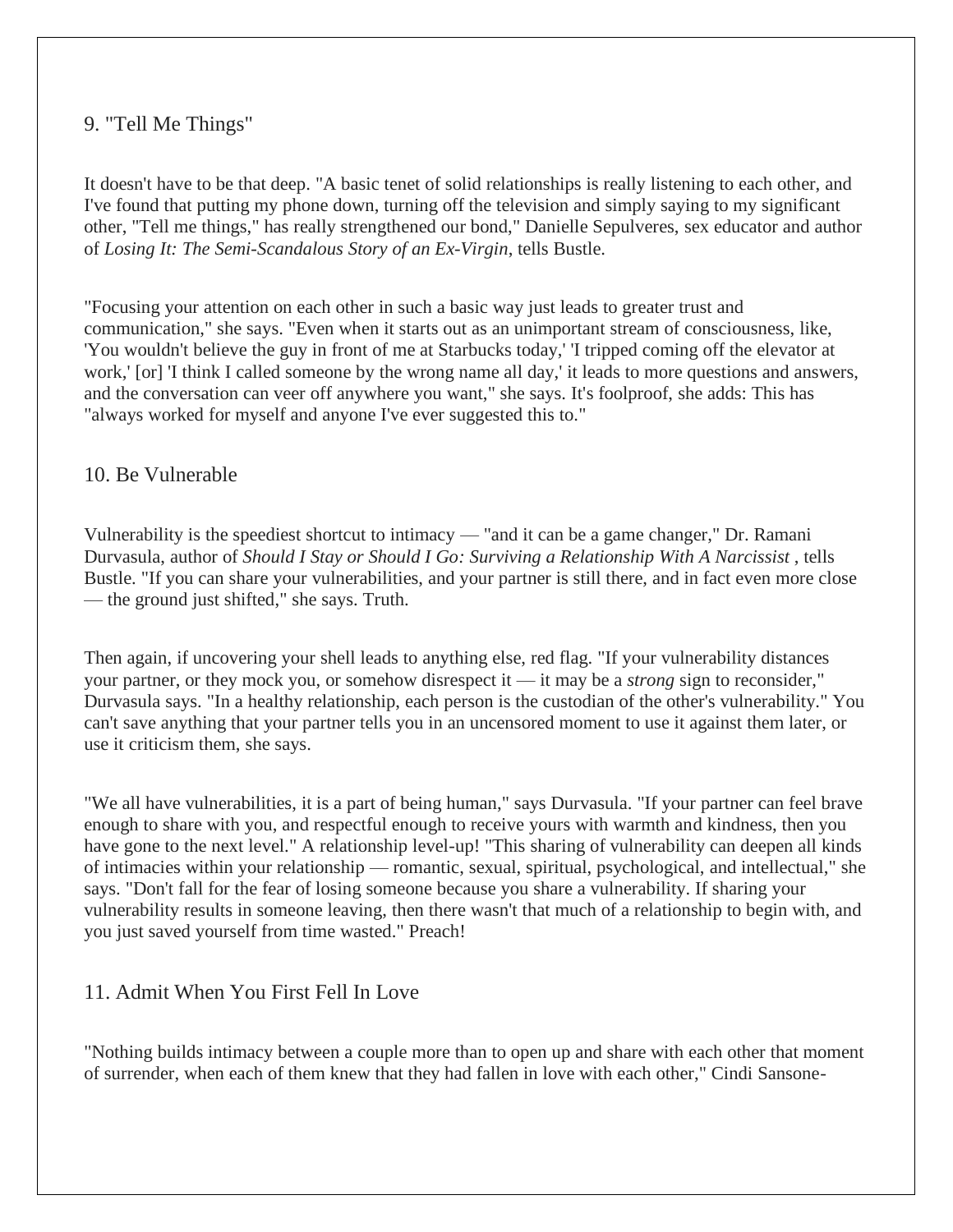Braff. author of *Grant Me a [Higher](http://www.amazon.com/gp/product/1419662627?ie=UTF8&tag=dealinq-20&linkCode=as2&camp=1789&creative=9325&creativeASIN=1419662627) Love* , tells Bustle. Even if you each realized your love at different times, which is 99.9 percent likely, don't try to cover up how when knew you were in love.

"How great it is to get confirmation that you saw that moment in her eyes, or how wonderful it is for a woman to hear how her man knew, beyond a shadow of a doubt, that he loved her on the night, when he was sicker than a dog, and she came bearing homemade chicken soup," she says. "These earth-shattering revelations, shared at an intimate moment, will create a memory of love that will last forever" and foster deep intimacy.

#### 12. Ask Questions

Play your own personal rendition of 20 Questions, suggests [relationship](http://www.synergycounselinginnovations.com/) counselor Crystal Bradshaw to Bustle. Ask questions such as, "How would you spend your days if you didn't have to work?"; "If you could have your dream job, what would that be?"; "What is your ideal vacation?"; "How would you prefer to spend your weekends?"; "Of the people we know who do you think has the best relationship?" and "What is a dream you have that you want to chase but are afraid to?"

From there, you can spiral off into other topics — the point is just to start a real conversation, and learn more about your partner. "These types of questions facilitate a deeper sharing and vulnerability," says Bradshaw. "We feel connected, heard, understood. We feel like someone has our back and supports us. When we share our inner worlds, we allow our partners to know us in a way that only we know ourselves."

Not into it? There's another option. "I recommend using the couples version of Table [Topics,](http://www.tabletopics.com/) which I keep on my office coffee table and often have couples draw a card and ask each other a question," says Bradshaw. "Dr. John Gottman also has a deck of cards to help [couples](https://www.gottman.com/shop/love-map-cards-for-couples/) share their inner world and become better acquainted with their partner's inner world." Intimacy games! Will wonders never cease?

#### 13. Eat Some Pie

Not actual pie. Well, actual pie optional. The kind of pie [relationship](https://twitter.com/Maze0fLove) coach Chris Armstrong recommends to Bustle has nothing to do with apple, blackberry or Key lime: "There are three different types [of intimacy]: physical (seduce my body), intellectual (seduce my mind) and emotional (seduce my heart)," Armstrong says. "You need the whole *pie* (physical, intellectual and emotional), not just a piece of it."

Armstrong stresses that this trifecta is vial. "Without all three of these, there is no true intimacy," he says. "The one conversation I think partners can have with one another to build intimacy starts with stating an appreciation for all three." So this echoes back to Burn's suggestion of gratitude, but with specifics. "I imagine a great conversation where someone says to their partner, 'I love when you hold me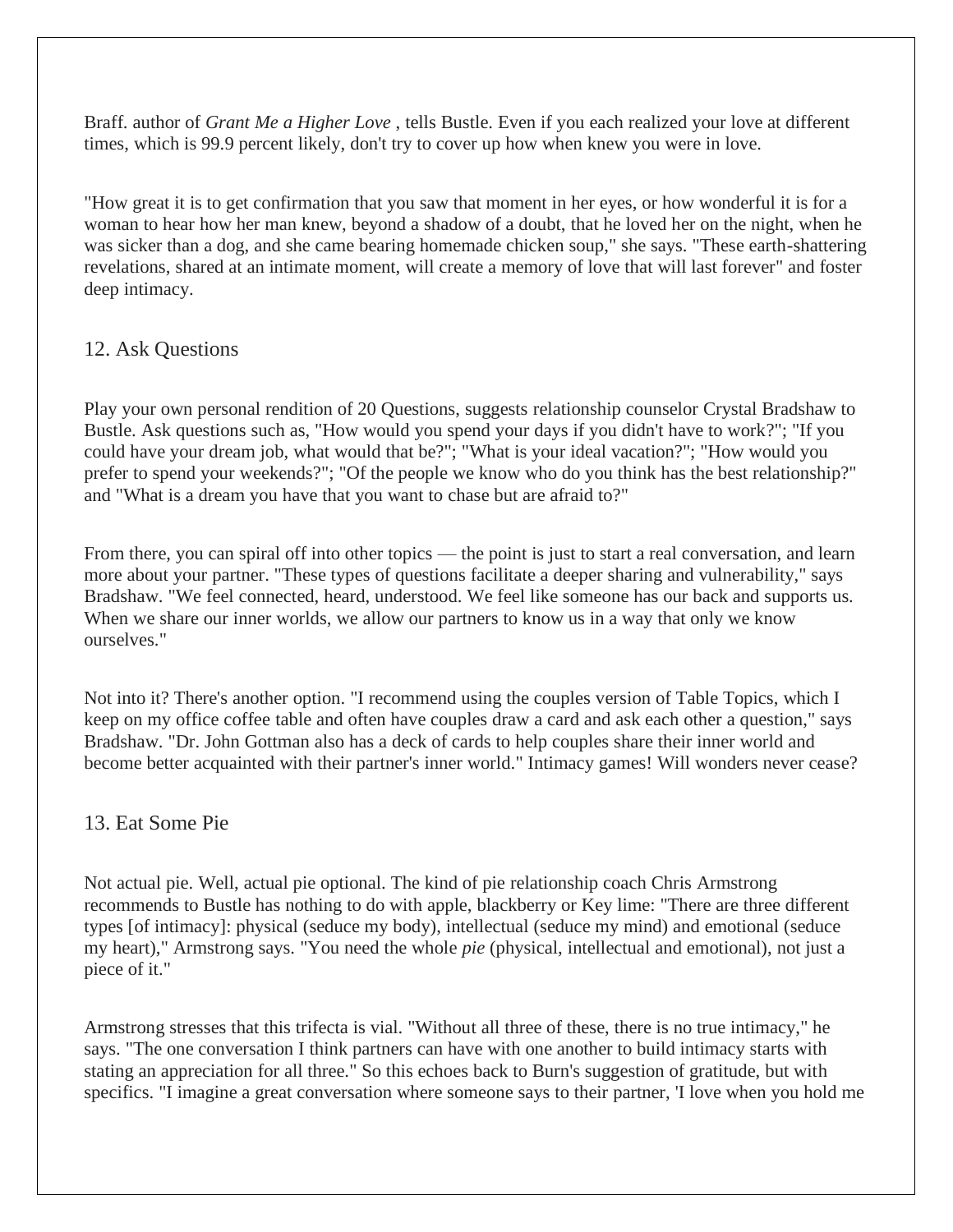when I'm just having a stressful day. It's such a great emotional high for me,'" says Armstrong. He suggests a hug after such a statement. "In a lot of cases where intimacy is stagnant, it's because physical intimacy has become mechanical," he says. "Couples must realize that stagnant physical intimacy will never fully rekindle without bringing the intellectual and emotional back." So — start with the emotional, and go from there.

#### 14. Give Them A Reason

It couldn't get simpler than this, nor sweeter: "Tell them why you love them," [marriage](http://www.estherboykin.com/) and family [therapist](http://www.estherboykin.com/) Esther Boykin tells Bustle. "I know that can sound like just stroking their ego, but the truth is that intimacy is built, in large part, on trusting that someone loves and accepts you for all of who you are," she says. And who doesn't love hearing the exact reasons one's partner loves them?

"It's easy in a relationship to assume that your partner knows you love them and why," she says. But this is not always so: "After the early phase of love, we rarely share the 'why' with each other." This is the time to go deep. "Focus on the aspects that make them unique and special to you — not just the superficial characteristics that other people probably compliment them on too," she advises. "If your boyfriend has a generous spirit, tell him how much you cherish that. If your wife is quirky and you find her oddball humor adorable, let her know.

And just like that, you're building closeness. "Intimacy is a secure emotional connection that lets us feel free to be our wonderfully strange selves, and when you remind your partner just how much you love those parts that they don't show the whole world, the deeper our connection will become," Boykin says.

#### 15. Ask More Questions

Questions really seem to be where it's at, as far as intimacy-building goes, according to relationship experts of every stripe. There are "a few great, classic questions to ask your partner to build intimacy and bonding," Dr. Fran Walfish, Beverly Hills child, parenting, and relationship [psychotherapist](http://drfranwalfish.com/) tells Bustle. "You can even revisit these wonderful queries every few months and see if your partner responds differently," says the author of *The Self-Aware Parent* and costar We TV's *Sex Box*.

There are tons of these types of questions, but here are the classics she's referring to: "If you could have three wishes, what would they be?"; "What is the best/worst thing that ever happened to you?"; "What most frightens you?"; "If you could change one thing about yourself what would it be?"; "If you could turn back the clock and be any age, what was the happiest time in your life you'd want to return to?"; "Regarding life regrets, is there anything you wish you could redo differently?" and "Who do you think you know and understand better — yourself or your spouse?"

#### 16. Discuss Your Romance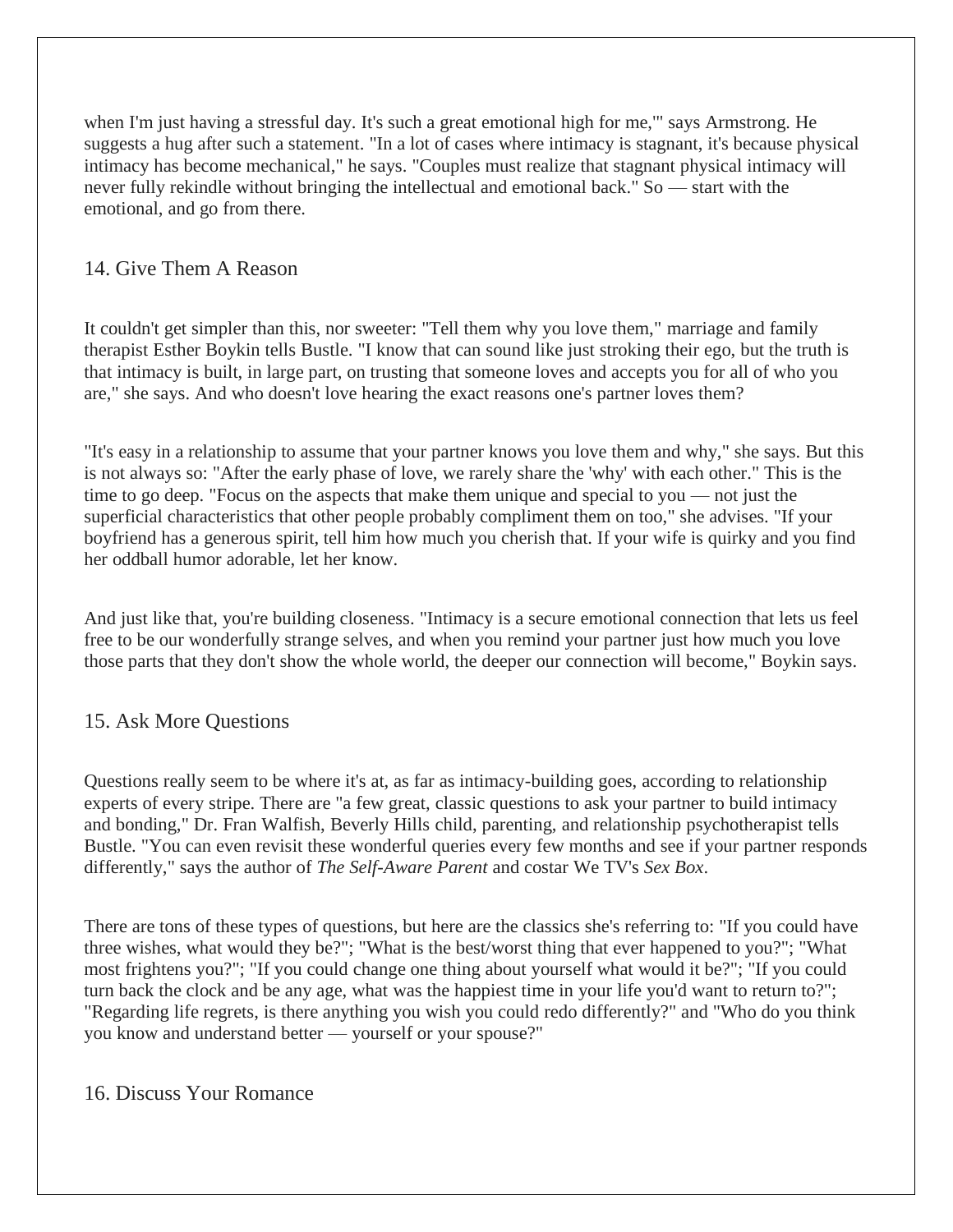"The most intimate moment between two people is when they are discussing their relationship with each other," life [coach](http://joinblush.com/) Kali Rogers tells Bustle. So meta. "These 'meta moments' add a deep emotional connection to any conversation," she says. "So the best conversation to have as a couple isn't about sex or love or romantic gestures — it's just about how they feel about each other."

Perhaps a good jumping-off point might be the questions suggested by Bradshaw and Walfish. Couples should talk about how they work together and how they live together, says Rogers. "If they can discuss them as a unit out loud to each other, that will automatically build a sense of intimacy and togetherness."

### 17. Just Be You

Tell your partner who you are, bruises and all. "Conversations that involve sharing private parts of your life, things that only those in your inner circle are aware, build intimacy," [professional](http://www.thedatinglounge.net/) matchmaker Samantha Daniels tells Bustle. "For example, if a family member passed away, sharing your feelings about that can build intimacy. Or if you were bullied as a kid … sharing that with your partner can build intimacy," she says.

You can feel free to discuss your romantic past too, says Daniels. "Talking about prior relationships and exes who hurt you can build intimacy," she says. "All of these topics are private to you and are things that random people do not know about you; once you share these types of things with your partner, you cross a proverbial line, and your connection to each other deepens and strengthens."

But don't just blurt all of this out at the laundromat. "You need to be careful to choose the appropriate time to share things of this nature," says Daniels. "You want to make sure you feel safe and connected to the person, and equally that the person is ready to be told these things and see you in a vulnerable position," she adds. "If you share things too soon, it can scare the other person off and also make you feel too vulnerable." So go slow. But once you feel ready, don't hold back too much.

#### 18. Keep Expectations In Check

"Fighting happens more often in marriages in which the intimacy and bonding aren't working," Tina B. Tessina, aka Dr. Romance, psychotherapist and author of *Love Styles: How to [Celebrate](http://www.amazon.com/Love-Styles-Celebrate-Your-Differences/dp/1463783531) Your [Differences](http://www.amazon.com/Love-Styles-Celebrate-Your-Differences/dp/1463783531)* , tells Bustle. "Don't let your expectations get out of line." Instead, aim for a plain, oldfashioned good time. "Fun and intimacy do not depend on spending money or going to extremes; they don't depend on a particular setting or activity, and they don't have to take a lot of time." If you make it all about the external, you're bound to be disappointed.

"Enjoying yourselves is an internal process," Tessina says. Basic activities like singing, dancing, and playing a sport are all routes to intimacy. "Yes, you can create intimacy with special occasions, something that requires a bit of advance planning," she says, "but when you look back on your most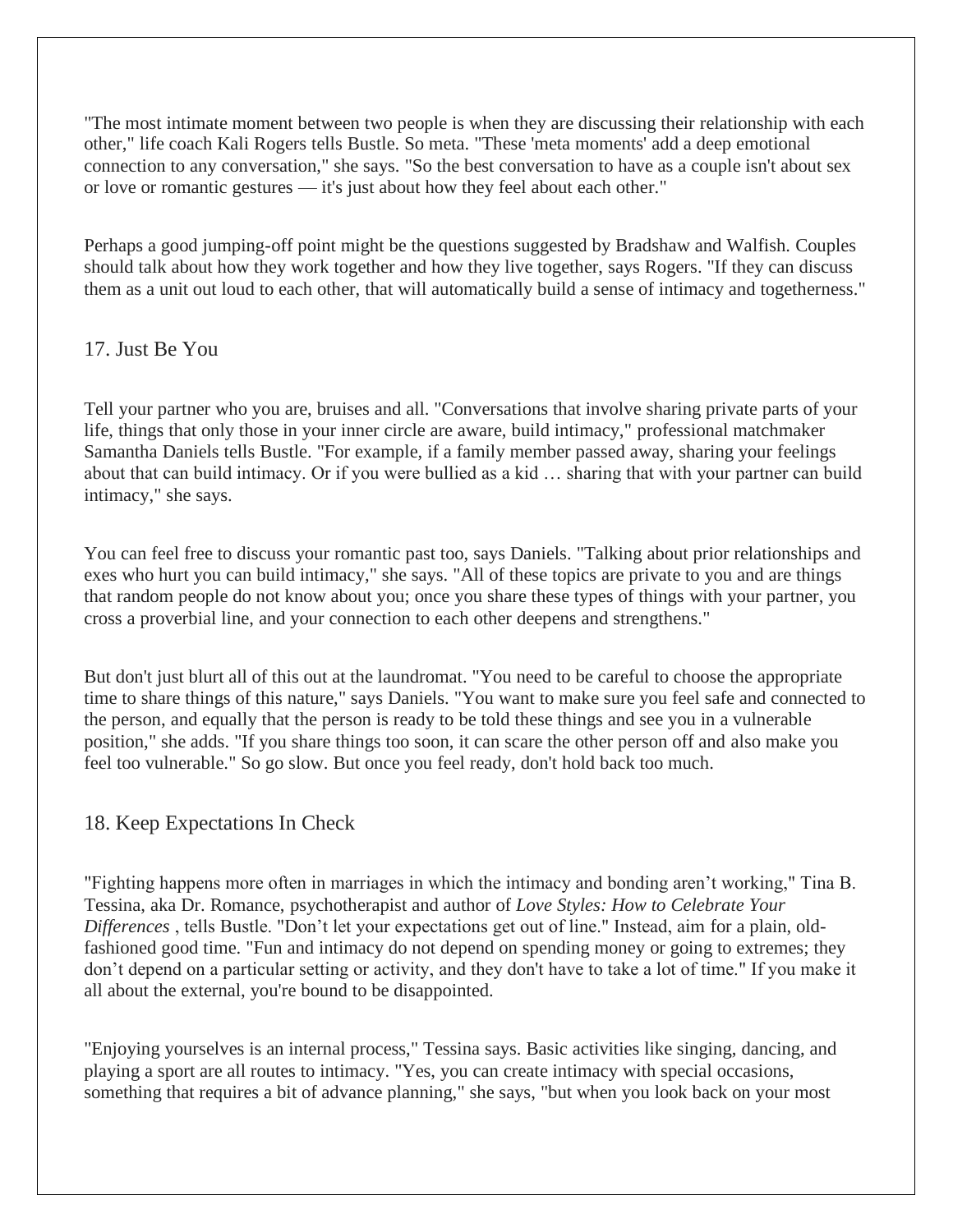intimate experiences, they are more likely to have been spontaneous and simple rather than elaborate and expensive."

## 19. Have A Fight

Most people are scared of fighting, but that's not necessarily wise. "Some people shy away from conflict or think that conflict is bad," [relationship](http://relationshipreality312.com/) coach and therapist Anita Chlipala tells Bustle. "Actually, talking about conflict and working through it can build intimacy for a couple," she says. If you have a fight, work through it. After you patch things up, you'll be stronger than ever — as long as the argument is healthy, and there are no abusive or below-the-belt qualities to it. Says Chlipala, "Any conversation that requires vulnerability will build intimacy, as long as the partner is supportive and responds positively."

#### 20. Pen A Letter

"My favorite exercise with couples is to have them write a letter to each other as if they are speaking to the child within their spouse," [psychotherapist](http://michelepaiva.com/) and neuromarketing strategist Michele Paiva tells Bustle. "It creates an unconditional love feeling, shows compassion [and] vulnerability, and can be erotic after, as this brings deeper emotions," she says. So write such a letter to your mate, and ask them to respond. Intimacy incarnate!

Want more of Bustle's Sex and Relationships coverage? Check out our new podcast, I Want It That Way*, which delves into the difficult and downright dirty parts of a relationship, and find more on [our](https://soundcloud.com/i-want-it-that-way) [Soundcloud](https://soundcloud.com/i-want-it-that-way) page.*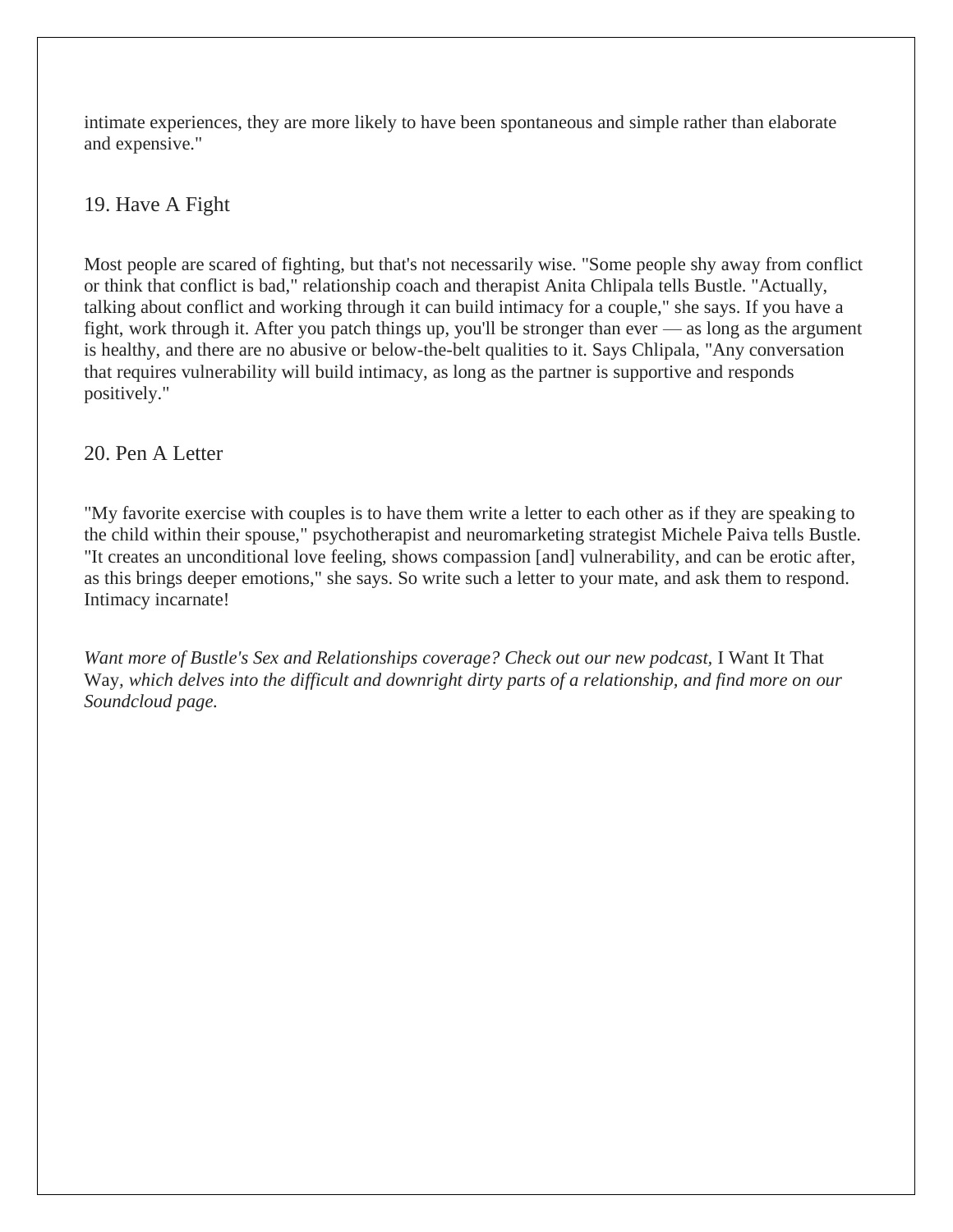# WELLNESS WORKSHEET 29<br>Example Are You of Being Intimate? l)

Determine how closely each statement describes your feelings. Circle the number in the appropriate column.

|                                                                                               | <b>Strongly</b><br>disagree | <b>Mildly</b><br>disagree | <b>Agree and</b><br>disagree<br>equally | <b>Mildly</b><br>agree | <b>Strongly</b><br>agree |
|-----------------------------------------------------------------------------------------------|-----------------------------|---------------------------|-----------------------------------------|------------------------|--------------------------|
| 1. I like to share my feelings with others.                                                   | 1                           | 2                         | 3                                       | 4                      | 5                        |
| 2. I like to feel close to other people.                                                      | 1                           | 2                         | 3                                       | 4                      | 5                        |
| 3. I like to listen to other people talk about<br>their feelings.                             | 1                           | 2                         | 3                                       | 4                      | 5                        |
| 4. I am concerned with rejection in my<br>expression of feelings to others.                   | 5                           | 4                         | 3                                       | 2                      | 1                        |
| 5. I'm concerned with being dominated in a<br>close relationship with another.                | 5                           | 4                         | 3                                       | 2                      | 1                        |
| 6. I'm often anxious about my own acceptance<br>in a close relationship.                      | 5                           | 4                         | 3                                       | 2                      | 1                        |
| 7. I'm concerned that I trust other people<br>too much.                                       | 5                           | 4                         | 3                                       | 2                      | 1                        |
| 8. Expression of emotion makes me feel close<br>to another person.                            | 1                           | 2                         | 3                                       | 4                      | 5                        |
| 9. I do not want to express feelings that would<br>hurt another person.                       | 5                           | 4                         | 3                                       | 2                      | 1                        |
| 10. I am overly critical of people in a close<br>relationship.                                | 5                           | 4                         | 3                                       | 2                      | 1                        |
| 11. I want to feel close to people to whom<br>I am attracted.                                 | 1                           | 2                         | 3                                       | 4                      | 5                        |
| 12. I tend to reveal my deepest feelings to<br>other people.                                  | 1                           | 2                         | 3                                       | 4                      | 5                        |
| 13. I'm afraid to talk about my sexual feelings<br>with a person in whom I'm very interested. | 5                           | 4                         | 3                                       | 2                      | 1                        |
| 14. I want to be close to a person who is<br>attracted to me.                                 | 1                           | 2                         | 3                                       | 4                      | 5                        |
| 15. I would not become too close because it<br>involves conflict.                             | 5                           | 4                         | 3                                       | 2                      | 1                        |
| 16. I seek out close relationships with people<br>to whom I am attracted.                     | 1                           | 2                         | 3                                       | 4                      | 5                        |

 $(over)$ 

Insel/Roth, Connect Core Concepts in Health, Twelfth Edition @ 2012 The McGraw-Hill Companies, Inc. Chapter 4 Insel/Roth, Connect Core Concepts in Health, Brief Twelfth Edition @ 2012 The McGraw-Hill Companies, Inc. Chapter 4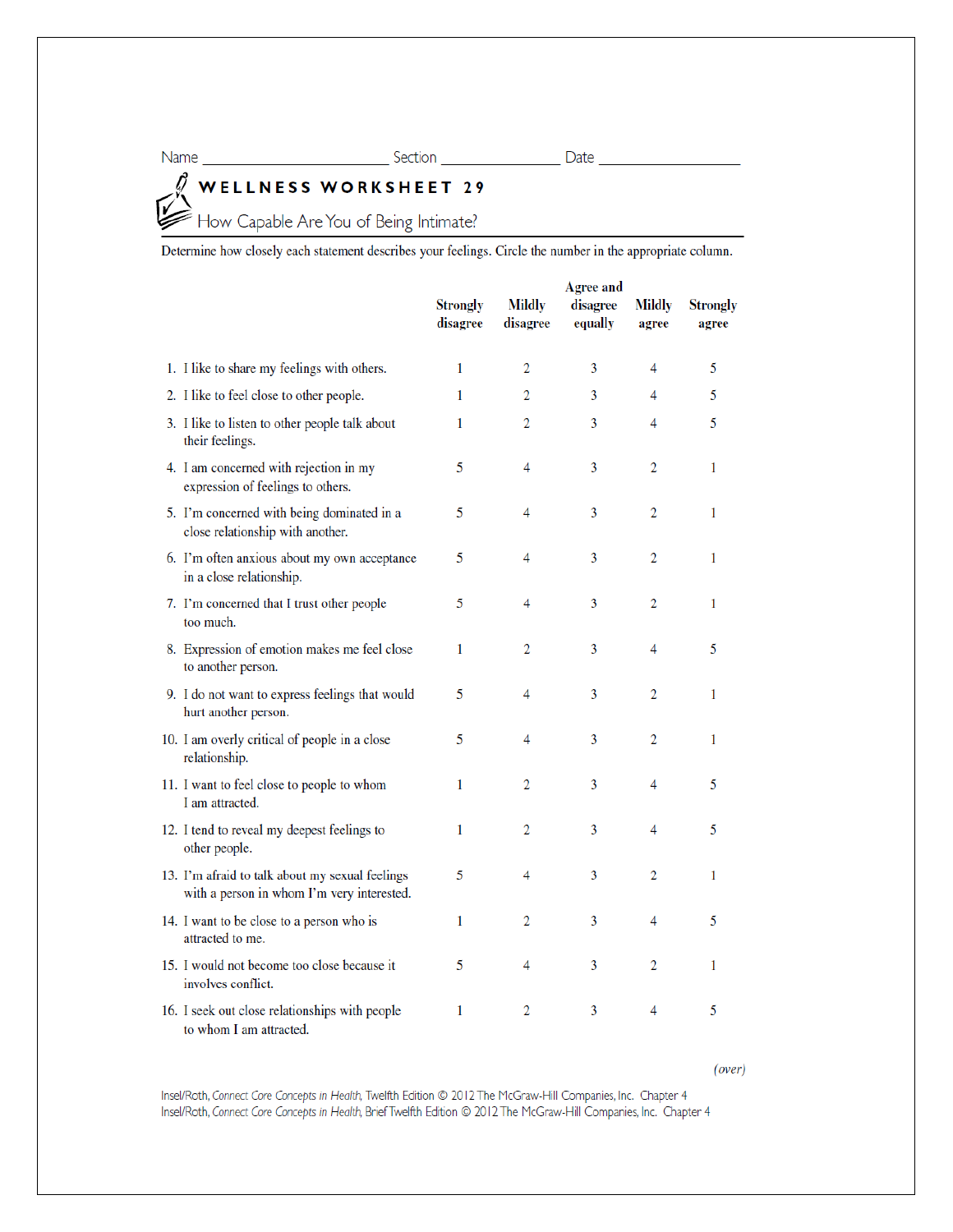#### WELLNESS WORKSHEET 29 - continued

|                                                                                                                          | <b>Agree and</b>            |                           |                     |                 |                          |
|--------------------------------------------------------------------------------------------------------------------------|-----------------------------|---------------------------|---------------------|-----------------|--------------------------|
|                                                                                                                          | <b>Strongly</b><br>disagree | <b>Mildly</b><br>disagree | disagree<br>equally | Mildly<br>agree | <b>Strongly</b><br>agree |
| 35. Being open and intimate with another<br>person usually makes me feel good.                                           | 1                           | 2                         | 3                   | 4               | 5                        |
| 36. I usually can see another person's point<br>of view.                                                                 | 1                           | 2                         | 3                   | 4               | 5                        |
| 37. I want to be sure that I am in good control<br>of myself before I attempt to become<br>intimate with another person. | 5                           | 4                         | 3                   | 2               | 1                        |
| 38. I resist intimacy.                                                                                                   | 5                           | 4                         | 3                   | 2               | 1                        |
| 39. Stories of interpersonal relationships tend to<br>affect me.                                                         | 1                           | 2                         | 3                   | 4               | 5                        |
| 40. Undressing with members of a group<br>increases my feelings of intimacy.                                             | 5                           | 4                         | 3                   | 2               | 1                        |
| 41. I try to trust and be close to others.                                                                               | 1                           | 2                         | 3                   | 4               | 5                        |
| 42. I think that people who want to become<br>intimate have hidden reasons for<br>wanting closeness.                     | 5                           | 4                         | 3                   | 2               | 1                        |
| 43. When I become intimate with another<br>person, the possibility of my being<br>manipulated is increased.              | 5                           | 4                         | 3                   | 2               | 1                        |
| 44. I am generally a secretive person.                                                                                   | 5                           | 4                         | 3                   | 2               | 1                        |
| 45. I feel that sex and intimacy are the same,<br>and one cannot exist without the other.                                | 5                           | 4                         | 3                   | 2               | 1                        |
| 46. I can only be intimate in a physical<br>relationship.                                                                | 5                           | 4                         | 3                   | 2               | 1                        |
| 47. The demands placed on me by those with<br>whom I have intimate relationships often<br>inhibit my own satisfaction.   | 5                           | 4                         | 3                   | $\overline{2}$  | 1                        |
| 48. I would compromise to maintain an<br>intimate relationship.                                                          | 1                           | 2                         | 3                   | 4               | 5                        |
| 49. When I am physically attracted to another,<br>I usually want to become intimate with<br>the person.                  | 1                           | 2                         | 3                   | 4               | 5                        |
| 50. I understand and accept that intimacy leads<br>to bad feelings as well as good feelings.                             | 1                           | 2                         | 3                   | 4               | 5                        |

 $(over)$ 

Insel/Roth, Connect Core Concepts in Health, Twelfth Edition © 2012 The McGraw-Hill Companies, Inc. Chapter 4<br>Insel/Roth, Connect Core Concepts in Health, Brief Twelfth Edition © 2012 The McGraw-Hill Companies, Inc. Chapte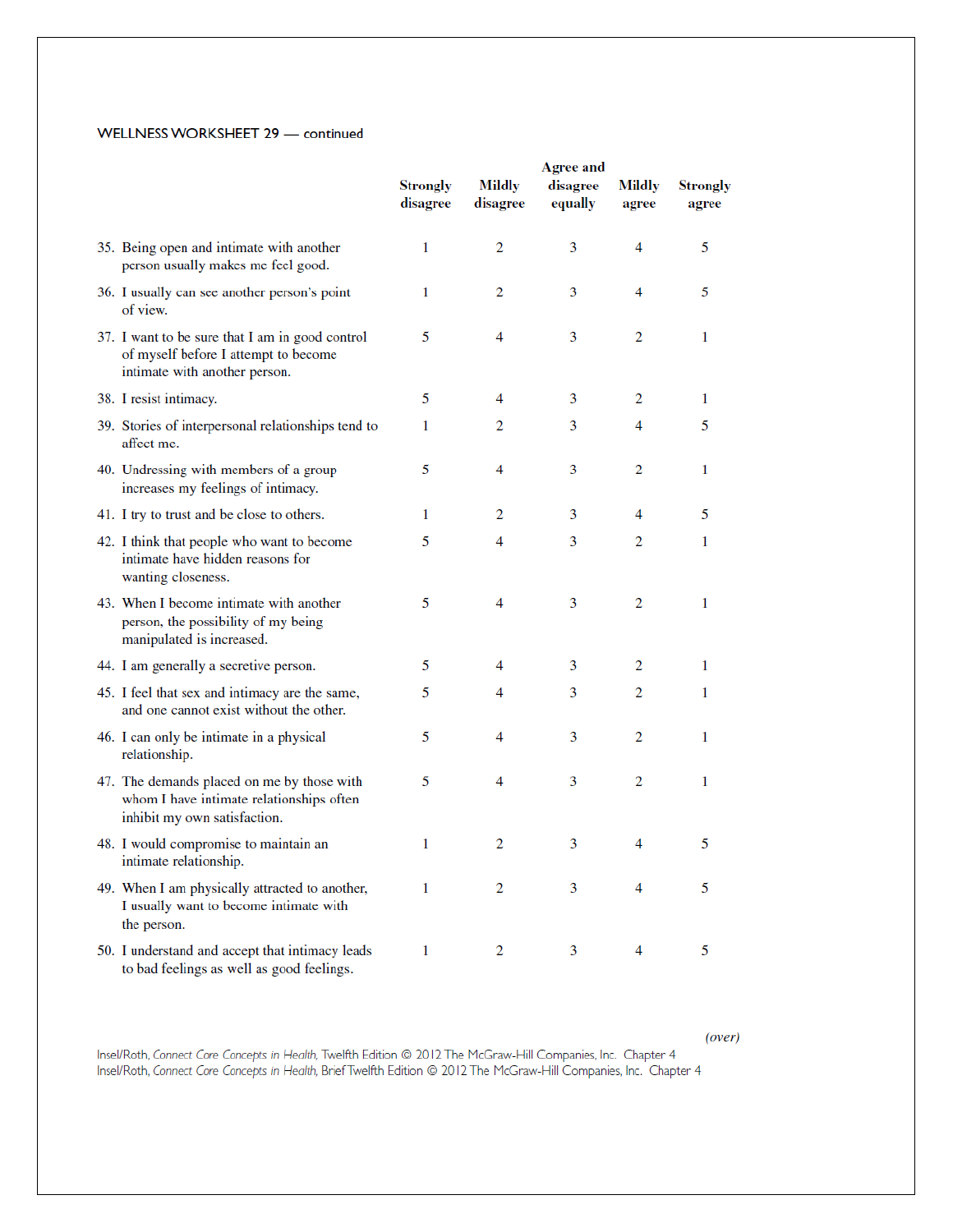#### WELLNESS WORKSHEET 29 - continued

|                                                                                                          |                             | <b>Agree and</b>          |                     |                        |                          |
|----------------------------------------------------------------------------------------------------------|-----------------------------|---------------------------|---------------------|------------------------|--------------------------|
|                                                                                                          | <b>Strongly</b><br>disagree | <b>Mildly</b><br>disagree | disagree<br>equally | <b>Mildly</b><br>agree | <b>Strongly</b><br>agree |
| 17. When people become close, they tend not to<br>listen to each other.                                  | 5                           | 4                         | 3                   | 2                      | 1                        |
| 18. Intimate relationships bring me great<br>satisfaction.                                               | 1                           | 2                         | 3                   | 4                      | 5                        |
| 19. I search for close intimate relationships.                                                           | 1                           | 2                         | 3                   | 4                      | 5                        |
| 20. It is important to me to form close<br>relationships.                                                | 1                           | 2                         | 3                   | 4                      | 5                        |
| 21. I do not need to share my feelings and<br>thoughts with others.                                      | 5                           | 4                         | 3                   | 2                      | 1                        |
| 22. When I become very close to another, I am<br>likely to see things that are hard for me<br>to accept. | 5                           | 4                         | 3                   | 2                      | 1                        |
| 23. I tend to accept most things about people<br>with whom I share a close relationship.                 | 1                           | 2                         | 3                   | 4                      | 5                        |
| 24. I defend my personal space so others do not<br>come too close.                                       | 5                           | 4                         | 3                   | 2                      | 1.                       |
| 25. I tend to distrust people who are concerned<br>with closeness and intimacy.                          | 5                           | 4                         | 3                   | $\overline{2}$         | 1                        |
| 26. I have concerns about losing my individuality<br>in close relationships.                             | 5                           | 4                         | 3                   | 2                      | 1                        |
| 27. I have concerns about giving up control if I<br>enter into a really intimate relationship.           | 5                           | 4                         | 3                   | $\overline{2}$         | 1                        |
| 28. Being honest and open with another person<br>makes me feel closer to that person.                    | 1                           | 2                         | 3                   | 4                      | 5                        |
| 29. If I were another person, I would be<br>interested in getting to know me.                            | 1                           | 2                         | 3                   | 4                      | 5                        |
| 30. I only become close to people with whom I<br>share common interests.                                 | 5                           |                           | 3                   | 2                      | 1                        |
| 31. Revealing secrets about my sex life makes<br>me feel close to others.                                | 1                           | 2                         | 3                   | 4                      | 5                        |
| 32. Generally, I can feel just as close to someone<br>of the same sex as someone of the other sex.       | 1                           | 2                         | 3                   | 4                      | 5                        |
| 33. When another person is physically attracted to<br>me, I usually want to become more intimate.        | 1                           | 2                         | 3                   | 4                      | 5                        |
| 34. I have difficulty being intimate with more<br>than one person.                                       | 5                           | 4                         | 3                   | $\overline{2}$         | 1                        |

 $(over)$